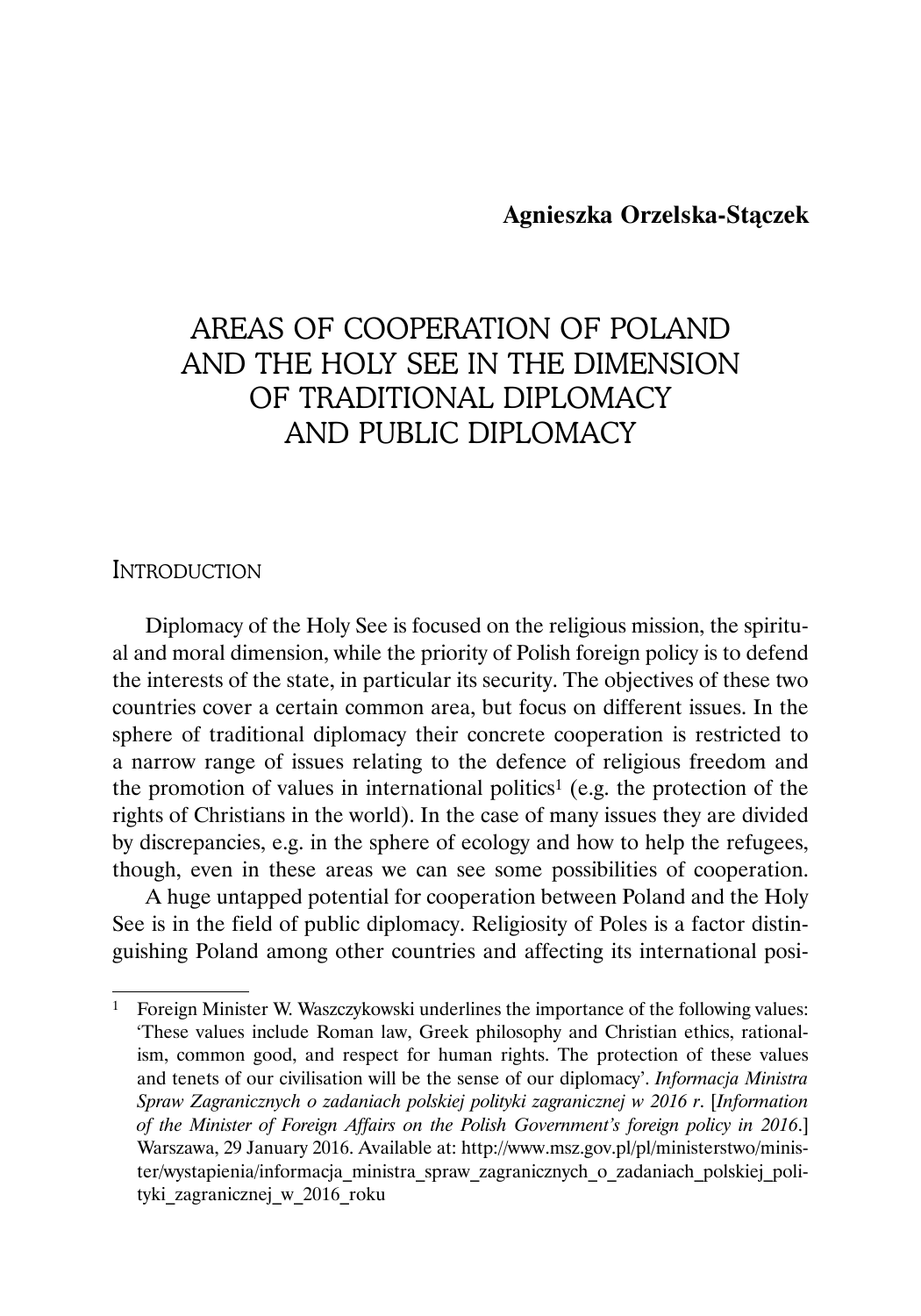tion. In relations with the Holy See it is an asset, but from the point of view of states promoting other religions or value systems it may be perceived negatively. Among a large part of European elites religiosity is associated with backwardness and a progress hindrance. However, it can be also presented in a positive way – as an element of tradition cultivation, strengthening the identity of the nation, and at the same time opening it up to other cultures. An example may be World Youth Days in 2016 when young people from all over the world will come to Poland. It is a chance to promote the country.

The religious aspect has been absent so far in Polish public diplomacy for several reasons. Firstly, it has been modelled on patterns of public diplomacy of countries which do not have a similar religious potential. Secondly, it has been based on the assumption of strict separation of religious affairs from secular affairs, which in many cases has proved to be difficult due to the strong permeation of both these spheres. Thirdly, according to a part of Polish elites, Catholicism does not carry any positive potential for building the country's image, can even only weaken it. Fourthly, a reasonable question is whether Poland's position is strong enough to deal with a negative reaction of certain elites in the country and abroad in the case of the use of religious aspects in its public diplomacy.

### THE AREA OF TRADITIONAL DIPLOMACY

Diplomatic cooperation of Poland and the Holy See formally dates back to the sixteenth century when the nuncio sent by Pope Julius III was accredited by the king Sigismund II Augustus. For more than five centuries these relations have undergone various phases. In 1945, the Provisional Government of National Unity unilaterally terminated the Concordat of 1925, leading *de facto* to breaking of diplomatic relations between Poland and the Holy See. Their diplomatic relations were resumed only in 19892. For many years,

<sup>2</sup> The Holy See did not recognize the Provisional Government of National Unity established on 28 June 1945 in Warsaw and maintained diplomatic relations with the Polish government in exile in London until 1958. In July 1974 an agreement establishing permanent working contacts between the government of the People's Republic of Poland and the Holy See was concluded, which was in force till the establishment of full relations in 1989. See more on this topic in: Grajewski, A. 2014. Długa droga do normalizacji. [The long road to normalisation.] In: *25-lecie wznowienia stosunków dyplomatycznych między Stolicą Apostolską a Polską.* [*The 25th anniversary of the resumption of diplomatic relations between the Holy See and Poland*.] Warszawa, pp. 45–50.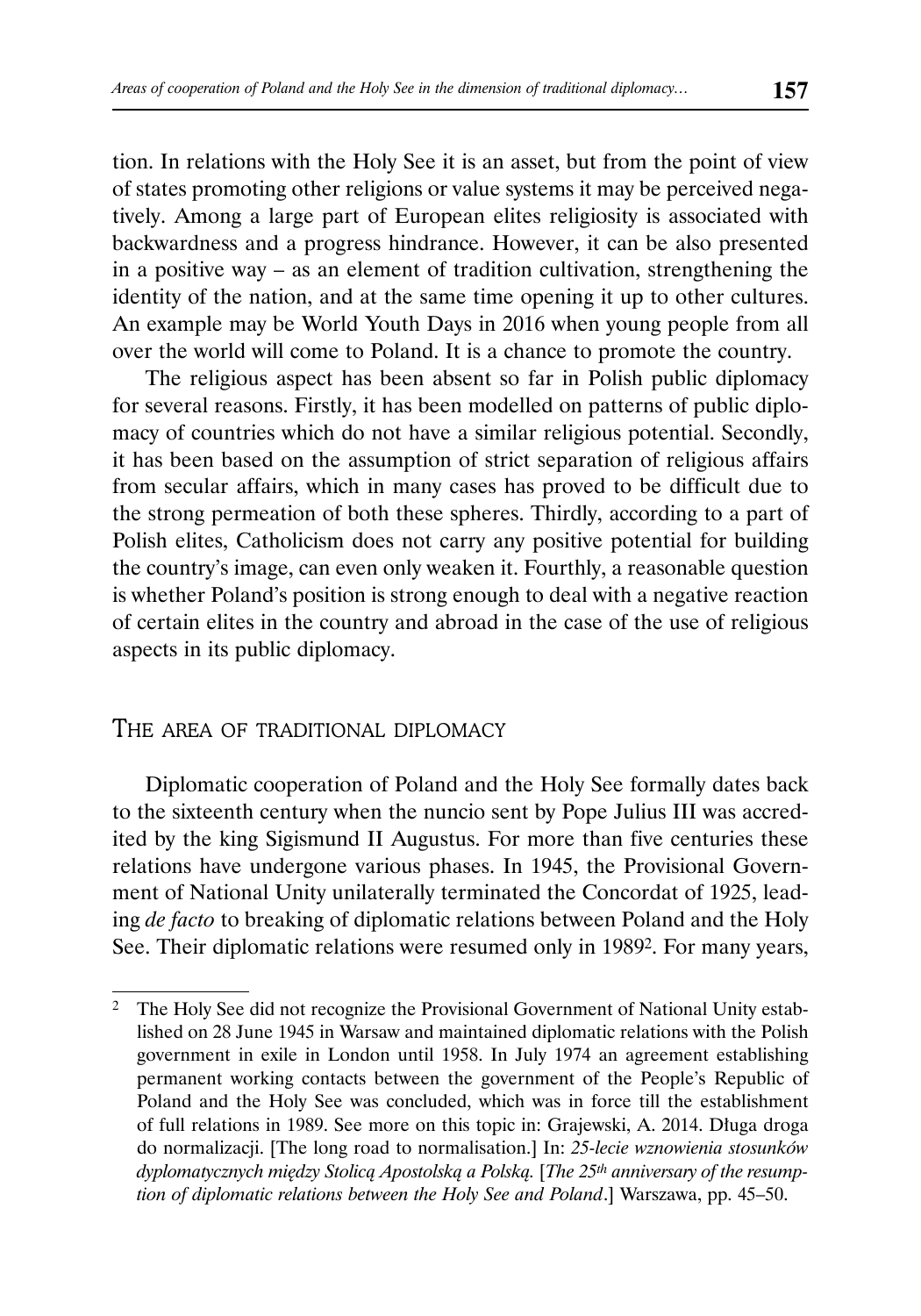relations between the two countries had a special nature due to the fact that a Pole was the pope, and therefore the head of state and the most important diplomat of the Holy See. He enjoyed a unique authority. It was not a coincidence that the first non-communist Prime Minister Tadeusz Mazowiecki made his first foreign visit to the Vatican (19–20 October 1989).

During the pontificate of John Paul II Polish politicians often visited the Vatican. The Pope was an active participant of international politics during the Cold War and after its completion. He supported the efforts of Polish authorities to obtain membership in the EU and NATO. In the years 1989 – 2005 diplomatic relations of Poland and the Holy See were characterised by a large number of meetings. Some of the visits were official and many were unofficial – they were associated with such celebrations as beatifications, canonisations, or the Holy Year Jubilee, the 25th anniversary of the pontificate of John Paul II. The Pope visited Poland eight times in total, and each such event apart from a religious dimension had also a strictly diplomatic dimension.

After 2005 diplomatic cooperation between Poland and the Holy See has changed its character – 'after the death of John Paul II, Poland lost this special relationship with the Vatican, as well as the possibility of discrete impact on international politics'3. Representatives of the highest Polish authorities were present at the inaugurations of the pontificates of Pope Benedict XVI and Francis, President Lech Kaczyński made his first foreign visit to the Vatican (26 January 2006), but the national factor which previously connected these two countries disappeared. Pope Benedict XVI visited Poland once, in 2006, and Pope Francis will arrive to Poland in 2016 on the occasion of World Youth Days.

Visits of heads of state are only one of the planes of the development of diplomatic relations. In the sphere of traditional diplomacy the main bodies responsible for foreign policy are on the Polish side the president, the prime minister and the government, with the special role of the Foreign Ministry and the parliament, and in the case of the Holy See – the Pope, the Roman Curia, which includes the Secretariat of State of the Holy See with the Secretary at the forefront<sup>4</sup>. In addition to the tasks pertaining to diplomatic relations with state authorities, diplomats of the Holy See perform tasks relating to the Church itself, for example, a nuncio submits to the pope a list of candidates for diocesan and auxiliary bishops. This dual dimension

<sup>3</sup> Strzałka, K. 2007. Stosunki Polski ze Stolicą Apostolską. [Polish relations with the Holy See] *Rocznik Polskiej Polityki Zagranicznej* 2007, p. 127.

<sup>4</sup> Sutor, J. 2012. *Prawo dyplomatyczne i konsularne*. [Diplomatic and consular law.] Warszawa, pp. 115–118, 159–161.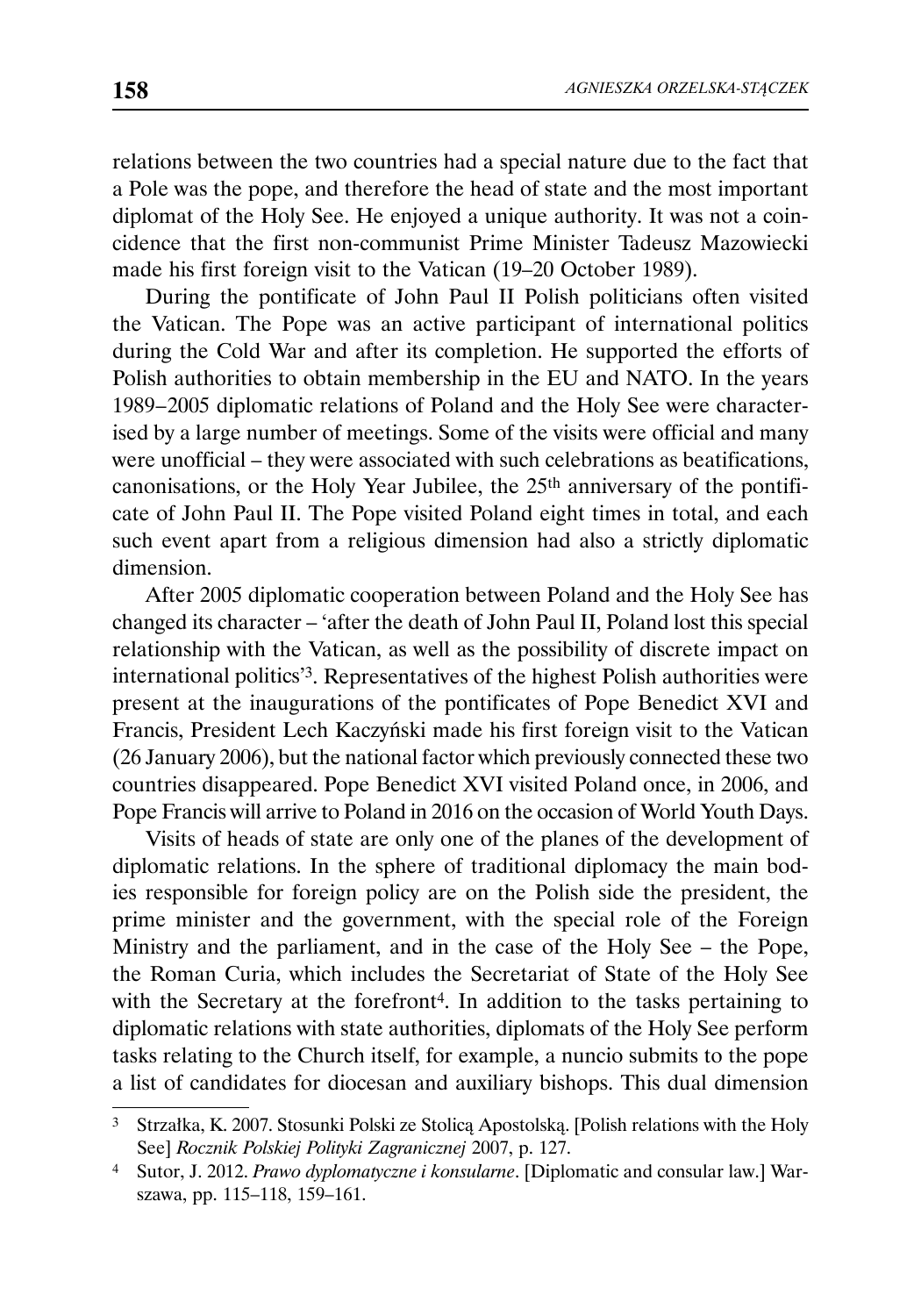of diplomacy should be emphasised as it clearly distinguishes the Holy See from international activities of secular countries – its activity is expressed in the first place in the spiritual dimension, that is at the plane of relations with local churches and Catholics, and secondly – in the secular dimension, that is in the sphere of traditional diplomatic relations with states5.

The basic question, however, concerns not the form, but the area of cooperation between Poland and the Holy See. In the concrete dimension of international affairs this area is narrow, but it deserves attention. For example, during the work on the so-called EU Constitutional Treaty the convergence of views of Poland and the Holy See on the vision of united Europe was clearly visible, particularly in the protection of life, the so-called reproductive rights and reproductive health, the Charter of Fundamental Rights and the definition of the protection of life contained therein, and also in the effort to include the record about the Christian roots in the preamble of this document<sup>6</sup> (this goal has not been achieved). As previously mentioned, security plays a key role in Polish foreign policy. For years, the emphasis has been put on the relations with the EU and NATO, as well as member countries of these organisations. The Holy See does not belong to them, nor is it a member of the United Nations (it has an observer status) and does not comment on many issues concerning the current problems. Under the Lateran Treaty of 1929 it is obliged to maintain neutrality in temporal matters, which means that 'it will refrain from direct interference in internal affairs concerning national security, the territory or borders of the given state. It will not take part in international interventions of a military or police nature, or in operations aimed at maintaining or restoring peace. This of course does not exclude the fact (…) that the Holy See reserves the right to freely exercise its moral and spiritual mission, which – in some cases – requires taking a moral position on various situations and people'7.

<sup>5 &#</sup>x27;A papal diplomat cares about spiritual matters, which include: matters concerning the Church, human rights, moral problems, universal values. His essential task is to make a contribution to the expansion and implementation of the Gospel message, while protecting the interests not only of the Church but also the state in which he is accredited. Taking care for the development of human and religious values, he serves all citizens of the country. In this way the Church uses more moral than material diplomacy means'. – Cardinal A. Sodano, secretary of state, said in 1998. Cited in: http://nuncjatura.pl/dzialalnosc/5784.1,index .html

<sup>6</sup> I would like to thank dr. K. Strzałka for suggestions on this article, especially this passage.

<sup>7</sup> Apostolic Nuncio to Poland, Archbishop Celestino Migliore. 2014. *Organizacja i funkcjonowanie dyplomacji Stolicy Apostolskiej*. [*The organization and functioning of*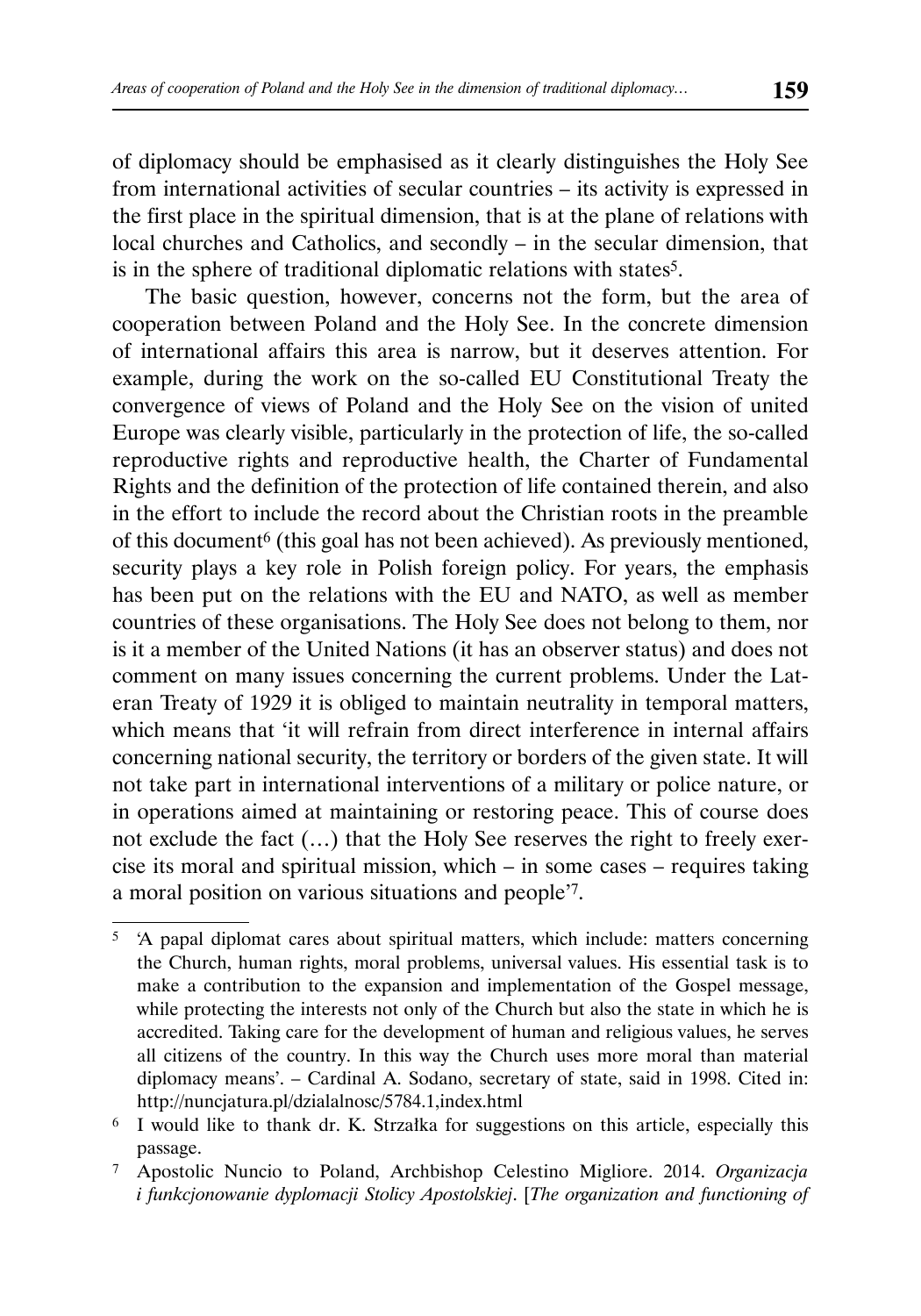In 2012, the Ministry of Foreign Affairs published the first in the history of Poland long-term foreign policy strategy entitled 'The priorities of Polish foreign policy in the years 2012–2016', adopted by the Council of Ministers chaired by Donald Tusk. This document consists of 29 pages. Neither the Holy See, nor the Vatican, nor the pope are mentioned there<sup>8</sup>. Foreign Minister Grzegorz Schetyna's first speech of 9 November 2014 also did not mention them9. Usually, however, speeches of similar importance contained a reference to the Holy See. For example, Foreign Minister Radosław Sikorski in 2014 mentioned that 'Recently, together with hundreds of thousands of pilgrims we have celebrated in the Vatican the canonisation of John Paul the Great, a teacher of responsibility'10, and in 2013. he said: 'We thank Benedict XVI for continuing the mission of John Paul the Great, for his memorable pilgrimage to Poland in 2006, and for his kind approach towards our country. We congratulate Pope Francis – the first Pontiff from the New World – on his election. We count on further seminal cooperation with the Holy See, also in the area of protecting Christians' rights around the world'11. In his speech in April 2015 G. Schetyna stated that 'In the spirit of close cooperation with the Holy See, we are supporting preparations for the organisation of World Youth Days in Krakow in July 2016'12. Minister

*the diplomacy of the Holy See*.] Krajowa Szkoła Administracji Publicznej. Warszawa, 28 May 2014. Available at: http://nuncjatura.pl/nuncjusz/celestino\_migliore/wystapien ia/6133.1,Organizacja\_i\_funkcjonowanie\_dyplomacji\_Stolicy\_Apostolskiej.html

 <sup>8</sup> Ministry of Foreign Affairs. 2012. *Priorytety polskiej polityki zagranicznej w latach 2012 – 2016*. [*The priorities of Polish foreign policy in the years 2012-2016*.] Warszawa. Available at: http://www.msz.gov.pl/resource/aa1c4aec-a52f-45a7-96e5-06658e73bb4e:JCR

 <sup>9</sup> Minister of Foreign Affairs G. Schetyna. 2014. *Informacja Rady Ministrów o zadaniach polskiej polityki zagranicznej w latach 2014–2015*. [*Address by the Council of Ministers on the tasks of Polish foreign policy in 2014–2015*.] Warszawa, 6 November 2014. Available at: https://www.msz.gov.pl/pl/aktualnosci/wiadomosci/minister\_grzegorz\_schetyna\_o\_ priorytetach\_polskiej\_dyplomacji

<sup>10</sup> Minister of Foreign Affairs R. Sikorski. 2014. *Informacja ministra spraw zagranicznych o zadaniach polskiej polityki zagranicznej w 2014 roku*. [*Address by the Minister of Foreign Affairs on the tasks of Polish foreign policy in 2014*.] Warszawa 8 May 2014. Available at: http://www.msz.gov.pl/pl/aktualnosci/wiadomosci/informacja\_ministra\_ spraw\_zagranicznych\_o\_zadaniach\_polskiej\_polityki\_zagranicznej\_w\_2014\_roku

<sup>11</sup> Minister of Foreign Affairs R. Sikorski. 2013. *Informacja ministra spraw zagranicznych o założeniach polskiej polityki zagranicznej w 2013 r*. [*Address by the Minister of Foreign Affairs on the goals of Polish foreign policy in 2013*.] Warszawa, 20 March 2013. Available at: http:// www.sejm.gov.pl/sejm7.nsf/wypowiedz.xsp?posiedzenie=36&dzien=1&wyp=002

<sup>12</sup> Minister of Foreign Affairs G. Schetyna, *Informacja Ministra Spraw Zagranicznych o zadaniach polskiej polityki zagranicznej w 2015 r*. [*Address by the Minister of Foreign*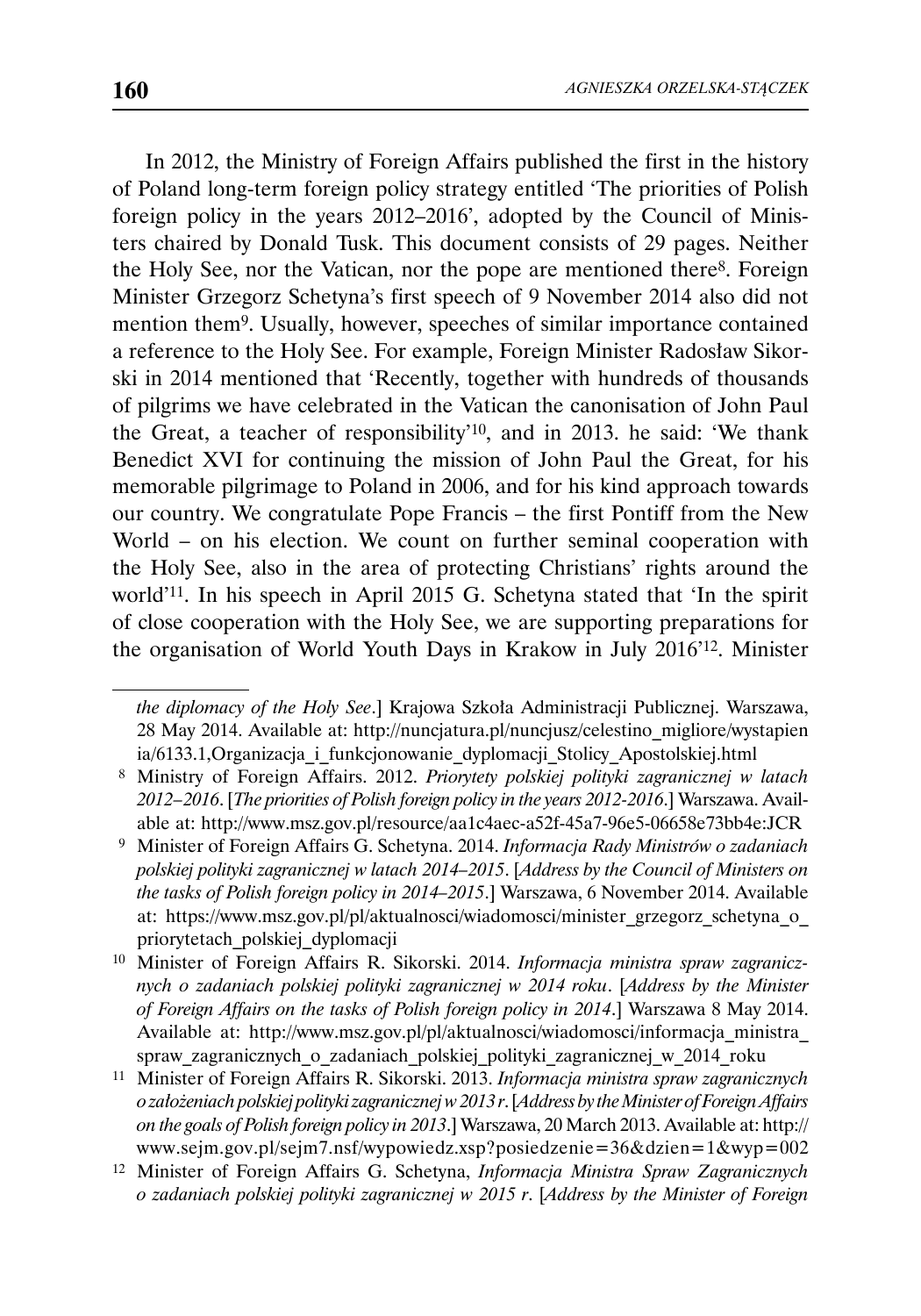W. Waszczykowski referred to the same event in January 2016, recognizing that 'The promotion of Poland connected with World Youth Day organised in Kraków will also be an important task for the MFA. We will show Poland as an important and inspiring country that has played a significant role in the history of Christianity and Europe. May the involvement of the Polish state in this event be an element which can be defined in terms of diplomacy of values – defence and promotion of the values of the Latin civilisation, which connects the citizens of our continent. (…) In 2016 we will strengthen Polish historical diplomacy. We will effectively promote the history of our country, nation and state in connection with this year's celebrations of the 1050th anniversary of the Baptism of Poland and the upcoming 100th anniversary of regaining our independence'13. Diplomatic cooperation of Poland and the Holy See in 2016 concentrated around these two events – World Youth Days and the celebration of the anniversary of the Baptism of Poland.

Polish foreign policy emphasises the importance of the interests of the state, raison d'etat, while moral issues are a priority in the activities of the Holy See. The difficulty is exacerbated by the fact that from the perspective of both countries the assessment of specific international events, even in ethical terms, is sometimes different, e.g., in 2003 John Paul II appealed to stop the US invasion of Iraq, while Poland supported the actions of Americans, recognising them as legitimate. Even today these two countries differ in the assessment of some events  $-$  e.g. according to the Polish authorities there has definitely been Russian aggression in Ukraine, while the Holy See avoids defining what is happening there.

Virtually all issue which are of interest to both countries may belong to the areas of their cooperation in a wider dimension. Despite the fact that this cooperation will not take typical forms known from relations with other countries (e.g. the economic exchange or military cooperation), its importance should be appreciated because apart from traditional diplomatic tools, the Holy See has specific means of influencing public opinion – e.g. papal encyclicals and messages are of great importance. News about its international policy rarely hit the headlines (except for official papal visits or exceptional, spectacular achievements, e.g. the contribution to the establishment of dip-

*Affairs on the goals of Polish foreign policy in 2015.*] Warszawa, 23 April 2015. Available at: http://www.msz.gov.pl/pl/polityka\_zagraniczna/priorytety\_polityki\_zagr\_2012\_2016/ expose2/expose\_2015/expose\_2015

<sup>13</sup> Minister of Foreign Affairs W. Waszczykowski, *Informacja Ministra Spraw Zagranicznych o zadaniach polskiej polityki zagranicznej w 2016 r.* [*Information of the Minister of Foreign Affairs on the Polish Government's foreign policy in 2016*.], op. cit.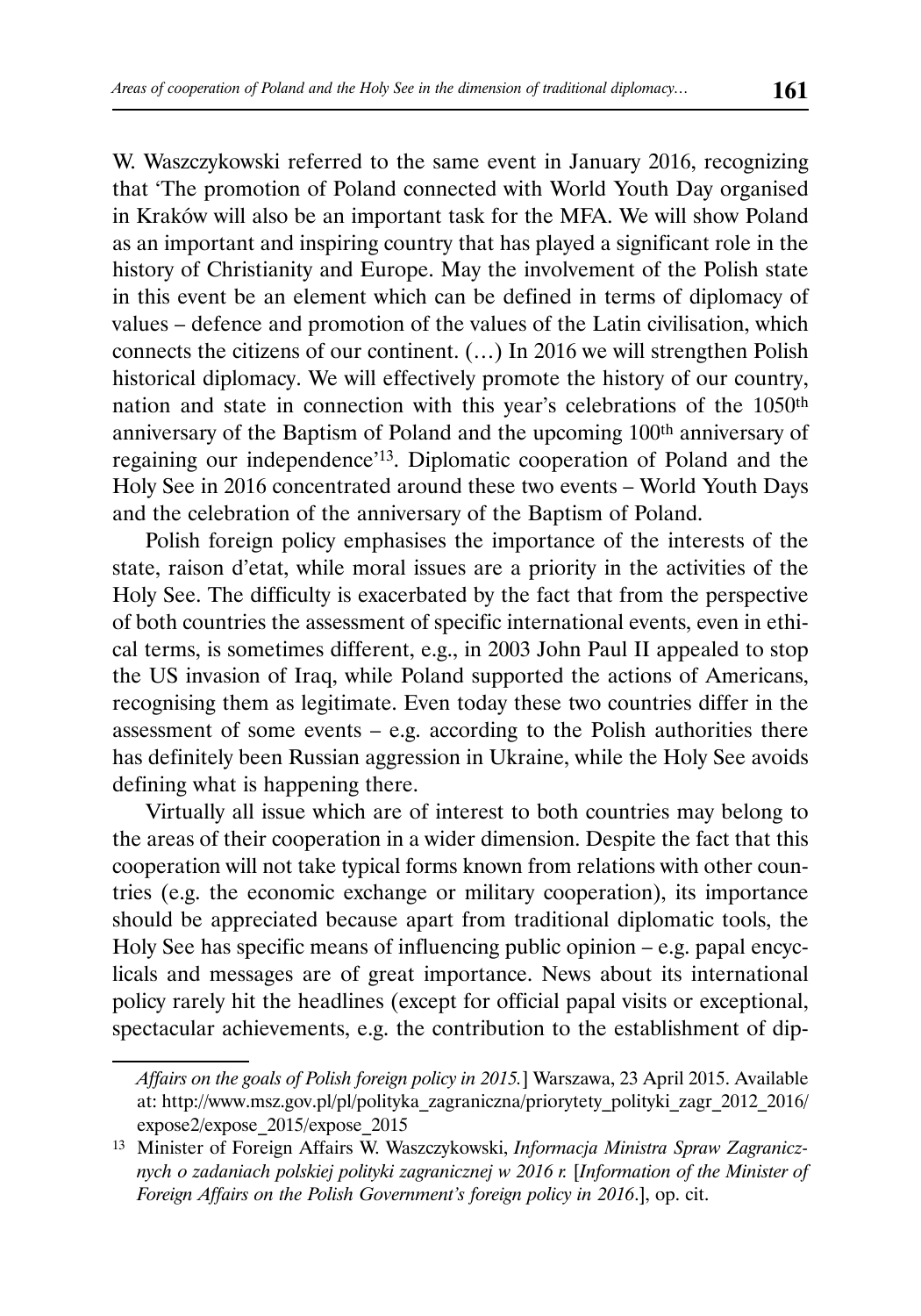lomatic relations between Cuba and the USA). According to the message issued after Pope Francis's meetings with heads of state, currently during these talks such issues as the conflict in Ukraine, the war in Syria, the situation in the Middle East, especially in the Holy Land are discussed.

While during the Cold War, communism was the main barrier to the establishment of diplomatic relations between the Holy See and Poland, today on the way to developing these relationships there are discords arising from different assessments of certain events and phenomena. An axiological dimension should be emphasised – in this sphere Western Europe moves further and further away from its Christian roots, which involves social and political changes. In many areas the countries of Central and Eastern Europe follow these trends, at a rate dependent largely on the results of democratic elections. In simplified terms it can be stated that the views of left-wing parties are more distant from the position of the Holy See than those of rightwing parties. This indirectly translates into the state of cooperation between the authorities of the country with the Holy See.

### PUBLIC DIPLOMACY – AN UNTAPPED AREA OF COOPERATION

The concept of 'public diplomacy' gained popularity in the nineties of the twentieth century, although it appeared much earlier. Among many attempts to define this concept it is worth noting the works of prof. B. Ociepka who defines public diplomacy as 'a bilateral, dialogue form of political international communication, addressed to the audience abroad, realised through the media and through direct channels. Its goal is to shape or promote a positive image of the country, society abroad, to shape positive attitudes to the addresser'14. Public diplomacy is one of the tools of soft power, defined as the opposite of military and economic power, and based on the ideological and cultural potential of the state15. In the scientific literature the area of public diplomacy as a rule does not include religious aspects. In studies of

<sup>14</sup> Ociepka, B. 2008. Dyplomacja publiczna jako forma komunikowania. [Public diplomacy as a form of communication.] In: Ociepka, B. ed. *Dyplomacja publiczna*. [*Public diplomacy*.] Wrocław, p. 12. See also Ziętek, A. 2010. Dyplomacja publiczna Polski. [Public diplomacy of Poland.] *Annales Universitatis Mariae Curie-Skłodowska*, vol. 17, no. 1, pp. 65–83.

<sup>15</sup> Ociepka, B. 2012. Nowa dyplomacja publiczna – perspektywa teorii stosunków międzynarodowych i komunikowania politycznego. [New public diplomacy – the perspective of the theory of international relations and political communication.] *Przegląd*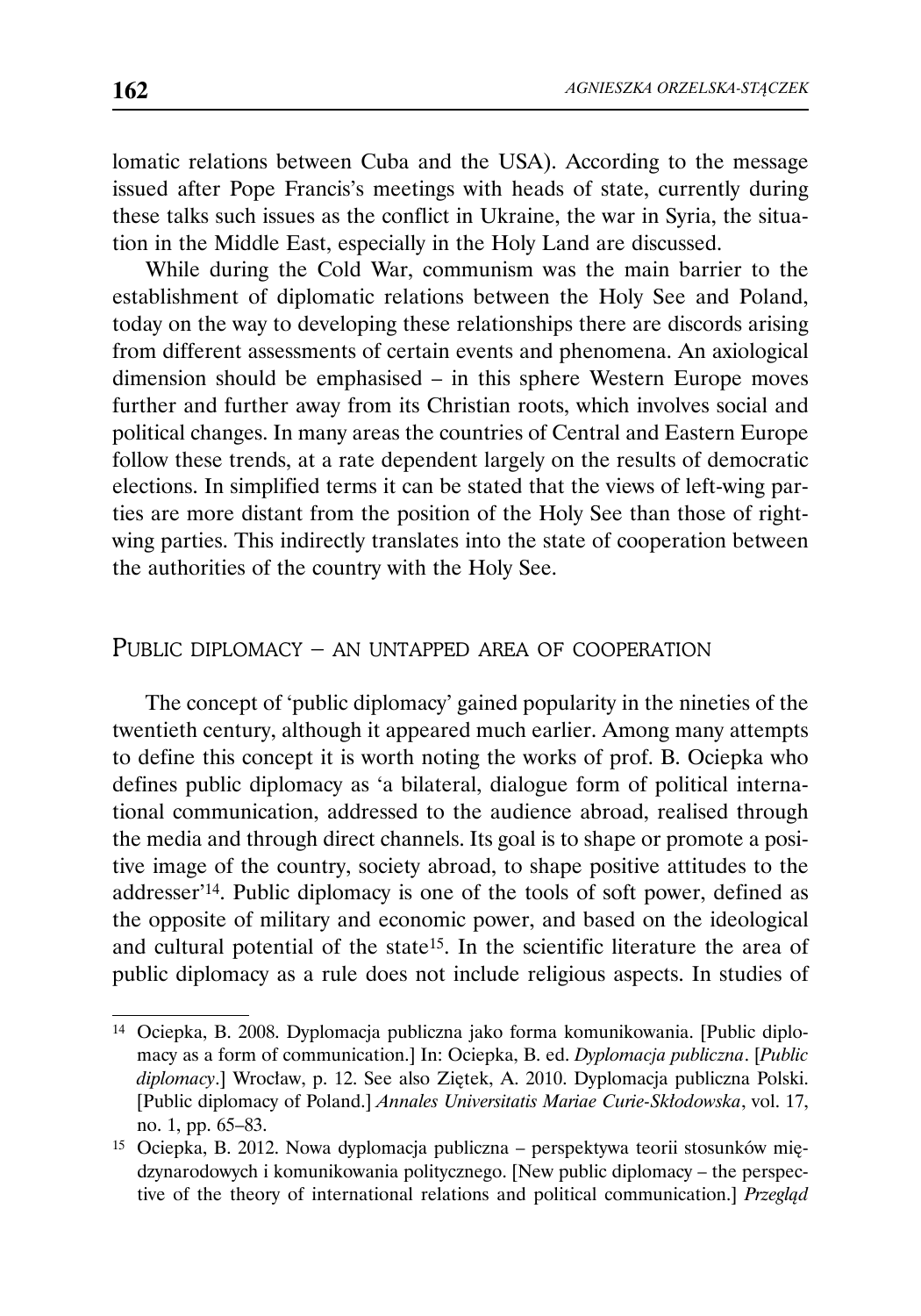soft power this element is also omitted, and in many rankings of the size of soft power of individual states the Holy See is not taken into account at all.

According to the definition of the Polish Ministry of Foreign Affairs 'Public diplomacy pursued by the Ministry of Foreign Affairs consists of a set of strategic, conceptual, analytical, coordinating and executive actions seeking to impact social attitudes and public opinion abroad and thereby to secure the principal interests of the Republic of Poland across the globe. This is done by using tools and methods from outside the realm of traditional diplomacy, essentially confined to intergovernmental relations. The primary aim of public diplomacy is to foster understanding and support for the national interest and policies of the Polish government. Supplementing traditional diplomacy, it is targeted at foreign institutions, organisations and societies'16.

Polish public diplomacy covers many areas whose activities are coordinated by the Department of Public and Cultural Diplomacy. The report of the Foreign Ministry entitled 'New dimensions of diplomacy. Public diplomacy – 2013–2014' refers to activities in the following areas:

- economic diplomacy
- cultural diplomacy
- historical diplomacy
- scientific diplomacy and promoting the Polish language
- sports diplomacy
- in the dimension of local government and civil public diplomacy

Public diplomacy understood in this way does not take into account the fact that in the case of Poland the religious aspect plays a very huge role in shaping the image of the country and society abroad. Undoubtedly, a large percentage of Catholics among Poles is important for Polish relations with the Holy See. According to the statistical yearbook it is 87% (33.5 million people), and according to the Public Opinion Research Centre (CBOS) it amounts to 93%17 and therefore in the EU it is lower only than in Malta.

*Strategiczny*, vol. 1, p. 130; Nye, J.S. 2007. *Soft Power. Jak osiągnąć sukces w polityce światowej*. [*Soft power: the means to success in world politics*.] Warszawa.

<sup>16</sup> Available at: https://www.msz.gov.pl/pl/polityka\_zagraniczna/dyplomacja\_publiczna/ czym\_jest\_dp/czym\_jest\_dp

<sup>17</sup> *Rocznik Statystyczny Rzeczypospolitej Polskiej 2015*. [*The Statistical Yearbook of the Republic of Poland 2015*.] Warszawa 2015, p. 196; Public Opinion Research Centre Report Report. 2012. Zmiany w zakresie wiary *i religijności Polaków po śmierci Jana Pawła II*. [*Changes in the faith and religiosity of Poles after the death of John Paul II*.] April 2012. Available at: http://Public Opinion Research Centre Report.pl/SPISKOM.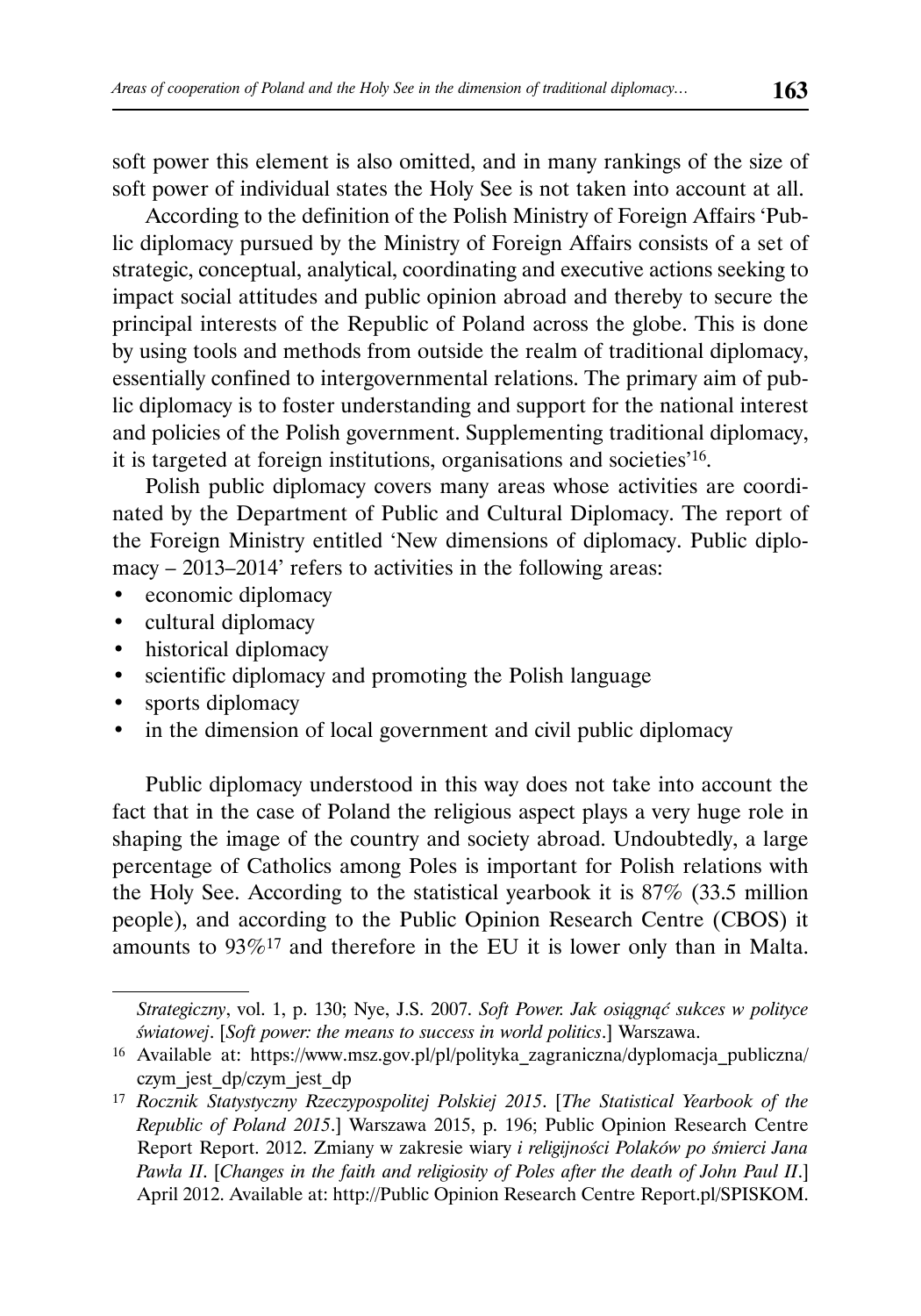Worldwide, the number of Catholics amounts to about 1.2 milliard – most of them live in Central and South America. In Europe their share declines steadily. Against this background, religiosity is a factor distinguishing Poles – in this group declarations of faith are almost universal, and a large part of citizens regularly participate in religious practices. 'Celebration of the most important religious holidays is invariably primarily religious in nature – the participation in religious ceremonies of Lent and Easter and Christmas and nurturing of the tradition are still quite common. In this respect, the secularising processes taking place in Poland is much slower than in Western European countries'18. The large share of Catholics among Poles probably influenced the decision of Pope Francis on the selection of Kraków as the venue for World Youth Days in 2016. Pope John Paul II introduced this form of meeting of young people in 1985, and since then they have been organised every few years in a different country. A record number of young Catholics – as many as 3.7 million gathered at the recent World Youth Days in Rio de Janeiro. According to estimates, about 2 million pilgrims can come to Poland. It will be therefore much more than 600 thousand foreign fans who came to the European Championships UEFA Euro 2012 in Poland. It is worth recalling that this sporting event belonged to the priorities of Polish public diplomacy in 2012.

World Youth Days undoubtedly also fit into the objectives of the Ministry of Foreign Affairs in the sphere of building the image of Poland in the world. It is worthwhile to pay attention to the actions of Irish diplomacy, which effectively promotes 17 March as St. Patrick's Day, the patron saint of Ireland, recalling that in the fifth century he converted the country to Christianity. This day is celebrated as a global festival of Irish culture, heritage, creativity and openness to the world. In the case of Poland, image research shows that St. John Paul II remains one of the most recognizable Poles in the world. His cult affects the expansion of knowledge about Poland and the Holy See. Although the Polish pope is noticed by the Ministry of Foreign Affairs, it is difficult to find any information about other Polish saints, especially St. Faustina, in the materials of the Ministry. Her figure is widely present in the media and in popular culture in many countries, particularly in the Phil-

POL/2012/K\_049\_12.PDF, p. 25.; CSO. 2015. O liczbie katolików na świecie: *Rocznik Statystyki Międzynarodowej 2015.* [The number of Catholics in the world: *the International Yearbook of Statistics 2015*.] Warszawa, p. 45. Available at: http://stat.gov. pl/obszary-tematyczne/roczniki-statystyczne/roczniki-statystyczne/rocznik-statystykimiedzynarodowej-2015,10,3.html

<sup>18</sup> Public Opinion Research Centre Report Report, op. cit., p. 25.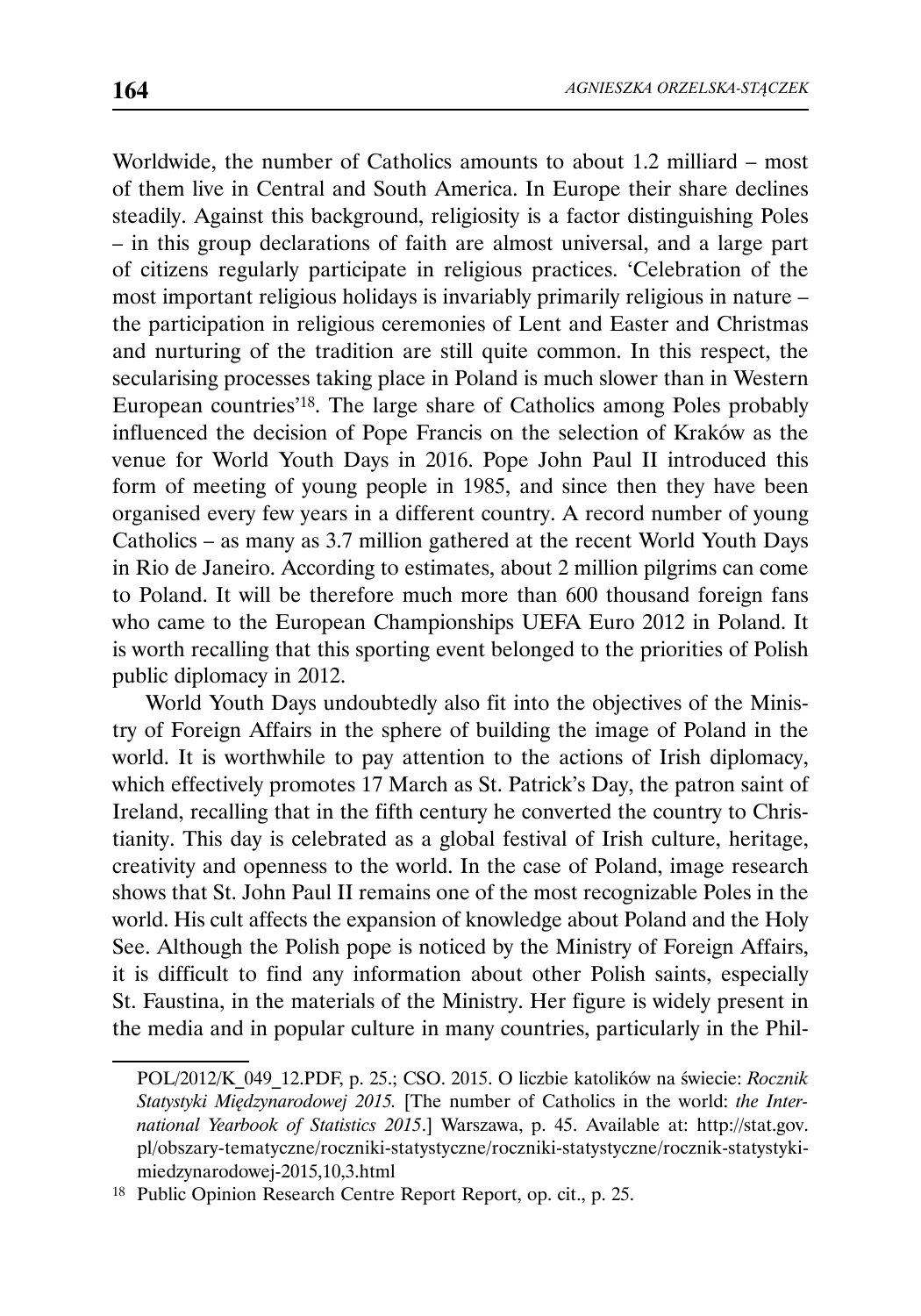ippines, which surprises even some Poles going there. Her 'Diary' has been translated into dozens of languages. Łagiewniki – the place of St. Faustina's worship – is visited annually by more than 2 million pilgrims, many from abroad. In Poland there are many other places visited by pilgrims who on this occasion use tourist services and increase their knowledge about Poland. Poles' devotion to the Catholic religion is expressed in various forms – you can mention the power of tradition nurtured by immigrants, the role of the Polish Catholic Mission in different parts of the world, the commitment to religious practices of Polish tourists abroad, etc., but this broad topic deserves a separate analysis.

The Foreign Ministry report on public diplomacy rightly noted that 'the image of Poles around the world and the prevalent stereotypes depend to a large extent on how the Polish diaspora, Polish ethnic groups, Polish minorities and even individuals are perceived in their places of residence – what they represent by social status, their political influence and their prestige'19. To Poles active abroad we can undoubtedly include clergymen and missionaries. Currently in 97 countries (mainly in Africa and Latin America) there are more than two thousand missionaries from Poland. These are priests (including 21 bishops), and religious brothers, sisters, as well as approximately 50 lay missionaries<sup>20</sup>. Since 1991, at the missionary stations 10 Poles have been killed, among them two missionaries in Peru, beatified in December 2015. The daily operations of hundreds of Catholic clergymen remains widely unknown. On the other hand, scandals which sometimes occurs with the participation of the clergymen are widely publicised – it also has a major impact on shaping the image of Poland and the Holy See.

Meanwhile, the Ministry of Foreign Affairs report entitled 'New ways of diplomacy. Public diplomacy report 2013–2014' almost completely ignores the religious aspect in public diplomacy. The report emphasised the activity of Polish Institutes operating in various countries, the activities of the network of Regional Centres of the International Debate (in each of the 16 provincial cities), cooperation with non-governmental organisations, the media, etc. Much space was devoted to Polish-Jewish relations and the role of Jan Karski in connection with the 100th anniversary of his birth. Especially noteworthy are interesting initiatives in the field of promotion of the Polish economy, for example, the Polish product of the year, the campaign 'eat

<sup>19</sup> Ministry of Foreign Affairs. 2012. *Dyplomacja publiczna 2012*. [*Public diplomacy 2012*.] Warszawa, p. 30.

<sup>&</sup>lt;sup>20</sup> Data from the website: http://episkopat.pl/kosciol/kosciol\_w\_swiecie/duszpasterstwa\_ polonijne/0.1,index.html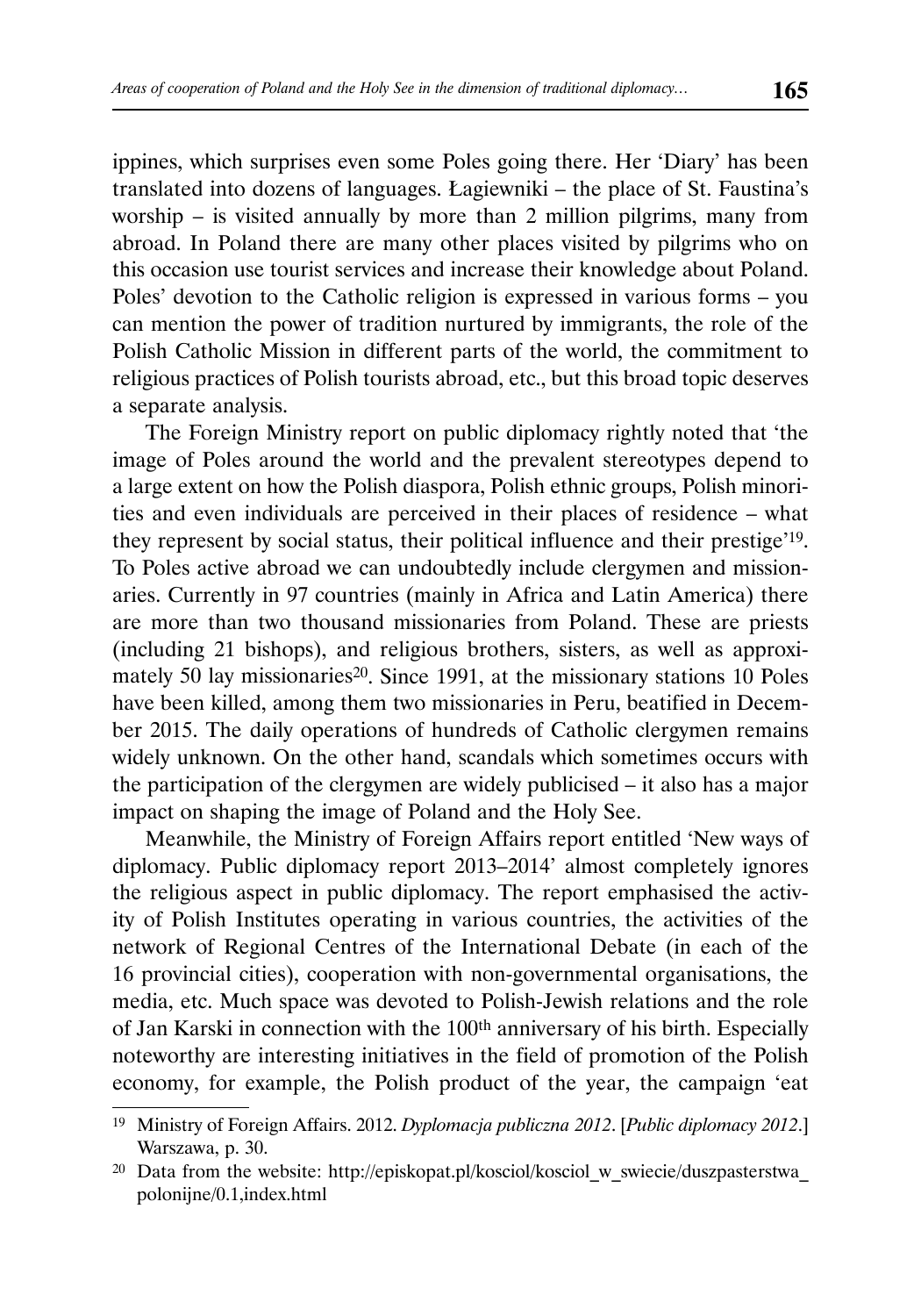apples', etc. In principle this document does not refer to the religious sphere except for the following passages. We learn that 'in 2014, the Polish Embassy in London organised a study visit to Poland for 15 Jewish community representatives. The four-day trip was a combination of religious pilgrimage to the country of ancestors, a study of modern Polish-Jewish relations, and political objectives. The list of visitors consisted of politicians, journalists and rabbis from major synagogues in London'21. The report mentions the fact that the Ministry of Foreign Affairs financed a Polish-Russian conference on cooperation between Roman-Catholic Church and Russian Orthodox Church. It also refers to the work of Polish scientists who restored priceless medieval paintings in the churches of northern Lebanon over the course of 10 years. There is no reference to Christianity in the report for 2013–2014. It is worth noting that in the public diplomacy report of 2012 the word Christian appears once and Catholic three times.

It is worth consideration, especially given that the above-mentioned report of 2014 refers to the year in which the canonisation of John Paul II took place. Besides religious dimension this event had also a political, diplomatic and social dimension. More than 60 national delegations from 54 countries, including 19 heads of state and 24 prime ministers took part in the canonisation ceremony. Delegations of Anglican and Orthodox churches, representatives of the Islamic and Jewish community from around the world were present. Some called this ceremony the 'canonisation of the century', because for the first time two popes (the current and the retired one) took part in it, and the canonisation involved two Popes – John XXIII and John Paul II. Because of this millions of pilgrims came to Rome, gathered in front of large outdoor screens in various places around the world or used other forms of media broadcast. It can be said that the event fitted into the assumptions of public diplomacy specified by the Ministry of Foreign Affairs, in particular into 'a broad spectrum of information and communication activities aimed at shaping the positive image of Poland among foreigners, promoting improved and objective knowledge and understanding of Poland and its history, as well as the contribution of Poland and Polish citizens in European and global development, strengthening Poland's prestige as a global actor<sup>'22</sup>.

The promotional documents prepared by the Ministry of Foreign Affairs showed an inexpressive picture of Poland, combining economic success, rich

<sup>22</sup> *Ibidem*, p. 20.

<sup>21</sup> Ministry of Foreign Affairs. 2014. *Nowe wymiary dyplomacji. Dyplomacja publiczna – raport 2013–2014.* [*New ways of diplomacy. Public diplomacy report 2013–2014*.] Warszawa, p. 70.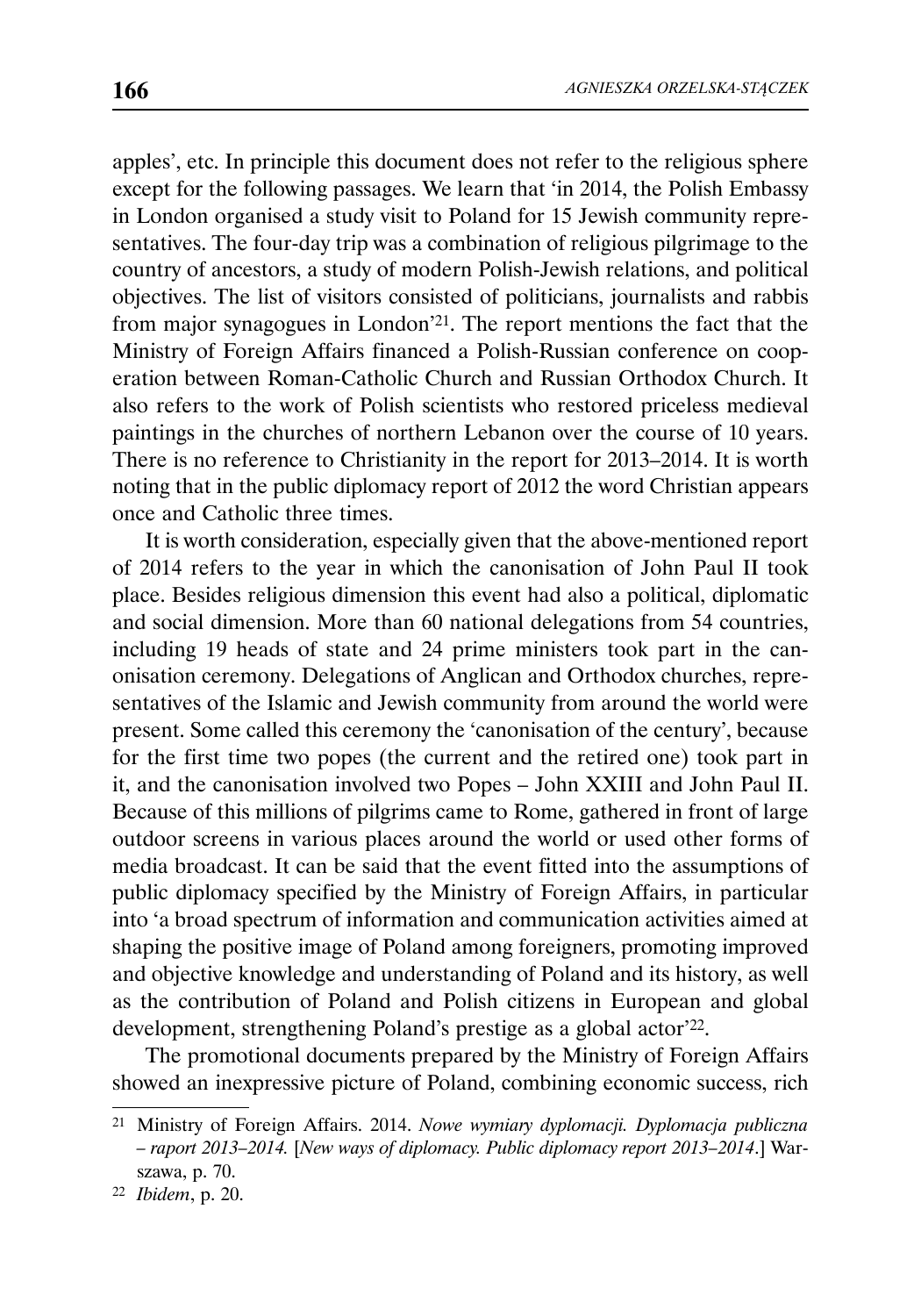history, tradition, etc. The report entitled 'Opinion survey. Determination of the image which Poland should promote abroad' prepared at the request of the Foreign Ministry pointed to the fact that the problem was not so much the image of Poland but the lack thereof. With regard to the religious sphere, according to the authors, 'from the perspective of the West until recently Poland has been seen as a dull, gray, gloomy and backward country with strong traditionalism and influence of the Catholic Church<sup>'23</sup> and 'in the minds of Britons there is a stereotype of Poland as a country affected by corruption, bureaucratic, with low-economic growth and significant influence of the Catholic Church'24. The authors recognised prof. W. Olins's words as a good summary of the analysis of brand promotion of Poland and of what is still to be done: 'I would like to tell the story of a country. (…). After years of military dictatorship and a devastating civil war it was poor and distant from the rest. Additionally, it remained under a huge, development inhibiting influence of the Catholic Church and the extreme right. And now a riddle: what country is it? It is Spain from the seventies, before any process of re-branding started there, that is, conscious work on changing the image. (…) Now Spain can be proud of world-known brands such as Zara, Repsol, Telefonica, has recognizable politicians, José Maria Aznar and Javier Solana, as well as people of culture, Pedro Almodóvar and Santiago Calatrava. Strong points of Spain have been diagnosed and the bull has been taken by the horns. And Poland has to do the same'25. In May 2014 a promotional campaign prepared at the request of the Ministry of Foreign Affairs realised by Saatchi & Saatchi began under the slogan 'Poland. Spring into' (the slogan by Wally Olins)26. Its budget amounted to more than 8 million PLN. The aim of the campaign was to strengthen the position of Poland in the world, its competitiveness and to attract investors and tourists. The slogan which was

<sup>23</sup> Ministry of Foreign Affairs. 2013. *Badanie opinii. Określenie wizerunku, który Polska powinna promować za granicą. Raport Końcowy*. [*Opinion survey. Determination of the image which Poland should promote abroad. Final report*.] – a project executed at the request of the Ministry of Foreign Affairs by Konsorcjum Laboratorium Badań Społecznych sp. z o.o. and Mands Badania Rynku i opinii. Warszawa, November 2013, p. 14.

<sup>24</sup> *Ibidem*, p. 18.

<sup>25</sup> Wally, O. 2012. Teraz jest czas na Polskę. [Now it is time for Poland.] In: *Patriotyzm: między dumą a odpowiedzialnością*. [*Patriotism: between pride and responsibility*.] *Zeszyty Instytutu.* Warszawa: Instytut Obywatelski, cited in: *Badanie opinii*…, [*Opinion survey…*], op. cit., p. 24.

<sup>26</sup> Avaialble at: http://www.msz.gov.pl/pl/aktualnosci/wiadomosci/polska\_\_spring\_into\_\_ kampania\_wizerunkowa\_przyciaga\_uwage\_polakow\_i\_obcokrajowcow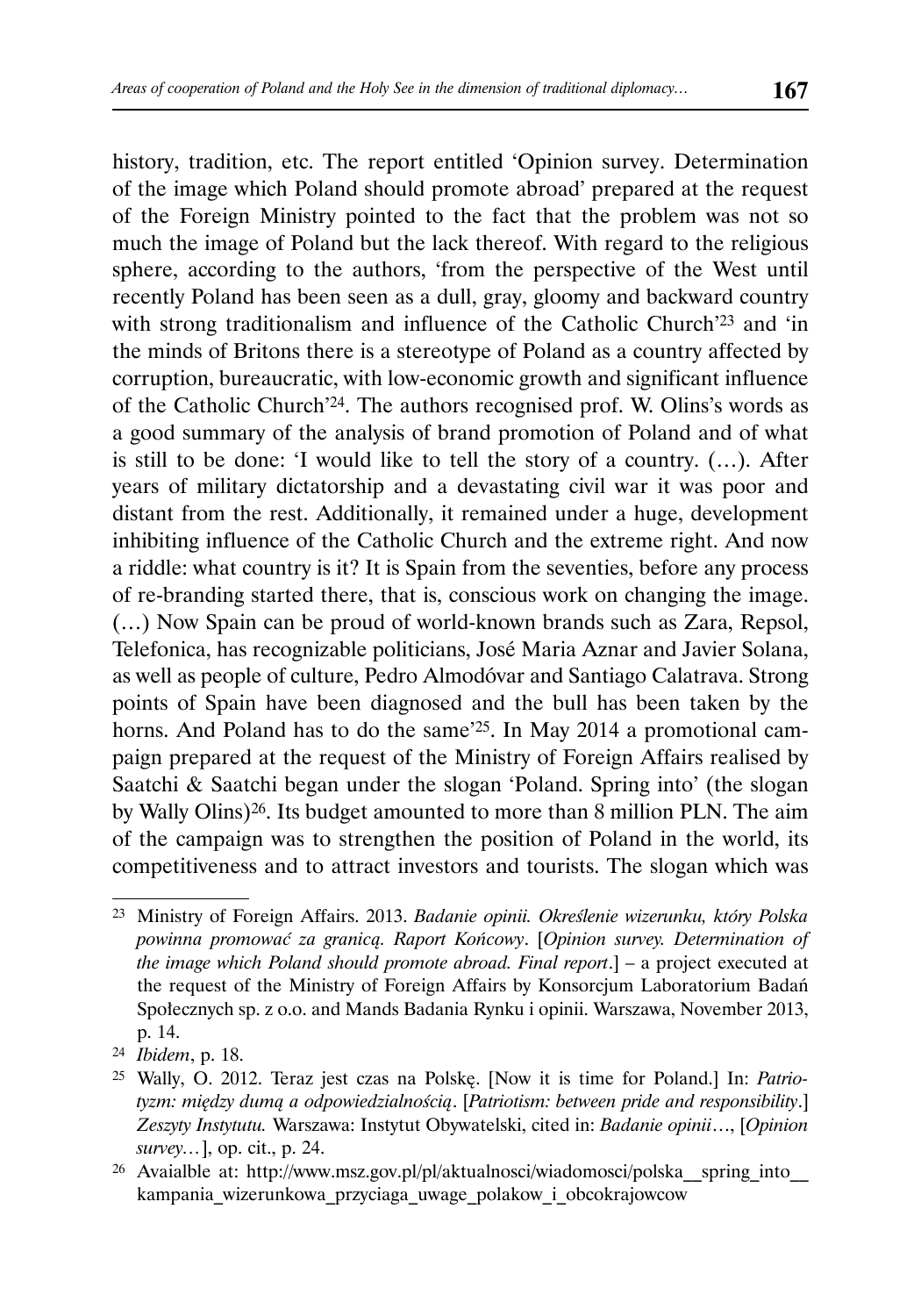supposed to be fascinating and intriguing, proved to be too difficult to understand, and in the opinion of many recipients incomprehensible. At the same time it initiated a stormy debate over the shape of the next action promoting Poland. The question about what image best serves its interests returned.

The Polish authorities' approach to public diplomacy changed after the takeover of power by the Peace and Justice (PiS) in 2015. The rules of the tender entitled 'Cooperation in the field of public diplomacy 2016' announced on 5 November 2015 for projects in the area of public diplomacy realised in 2016 originally contained such rules, as in previous years, namely: concerning the promotion of Polish contribution to building of a new order in Europe after 1989; promotion of its international efforts in aid of democratisation, intercultural dialogue and strengthening civil society; promotion of creative industries, the development of Polish cities and learning the Polish language27. The projects were to be aimed at, among others, the development of contacts between societies of Poland and partner countries, conductive to, among others, the development of economic cooperation; support for the development of civil society and democratisation processes, in particular in the countries covered by the European Neighbourhood Policy; interest in and gaining understanding for the Polish point of view and overcoming stereotypes in historical and intercultural dialogue; strengthening the positive image of Poland, including countering negative stereotypes28.

On 4 December 2015 the substantive scope and the deadline for submission of bids in that tender was changed. In the rules, a new, sixth point appeared as follows: 'The promotion of Polish contribution to the development of civilisation and culture of Europe in the context of the 1050th anniversary of the Baptism of Poland and World Youth Days 2016, including in particular Christian identity and a system of democracy, freedom, solidarity and tolerance shaped over the centuries on its basis. The aim of this priority should be the construction of a positive image of Polish history as a country which: brought its own original contribution to the history of Europe thanks to a strong identity and promoting the Latin civilisation based on Christian values; developed the concept of freedom and solidarity, becoming an example for other nations of Central and Eastern Europe; promotes the values

<sup>27</sup> The notice about the initiation of the grant procedure of the Minister of Foreign Affairs, acting pursuant to the Act of 27 August 2009 on public finances, Dz. U. of 2013, item 885 as amended. Available at: http://www.msz.gov.pl/pl/ministerstwo/ konkursyministra/konkurs\_na\_realizacje\_zadania\_publicznego\_\_wspolpraca\_w\_ dziedzinie\_dyplomacji\_publicznej\_2016\_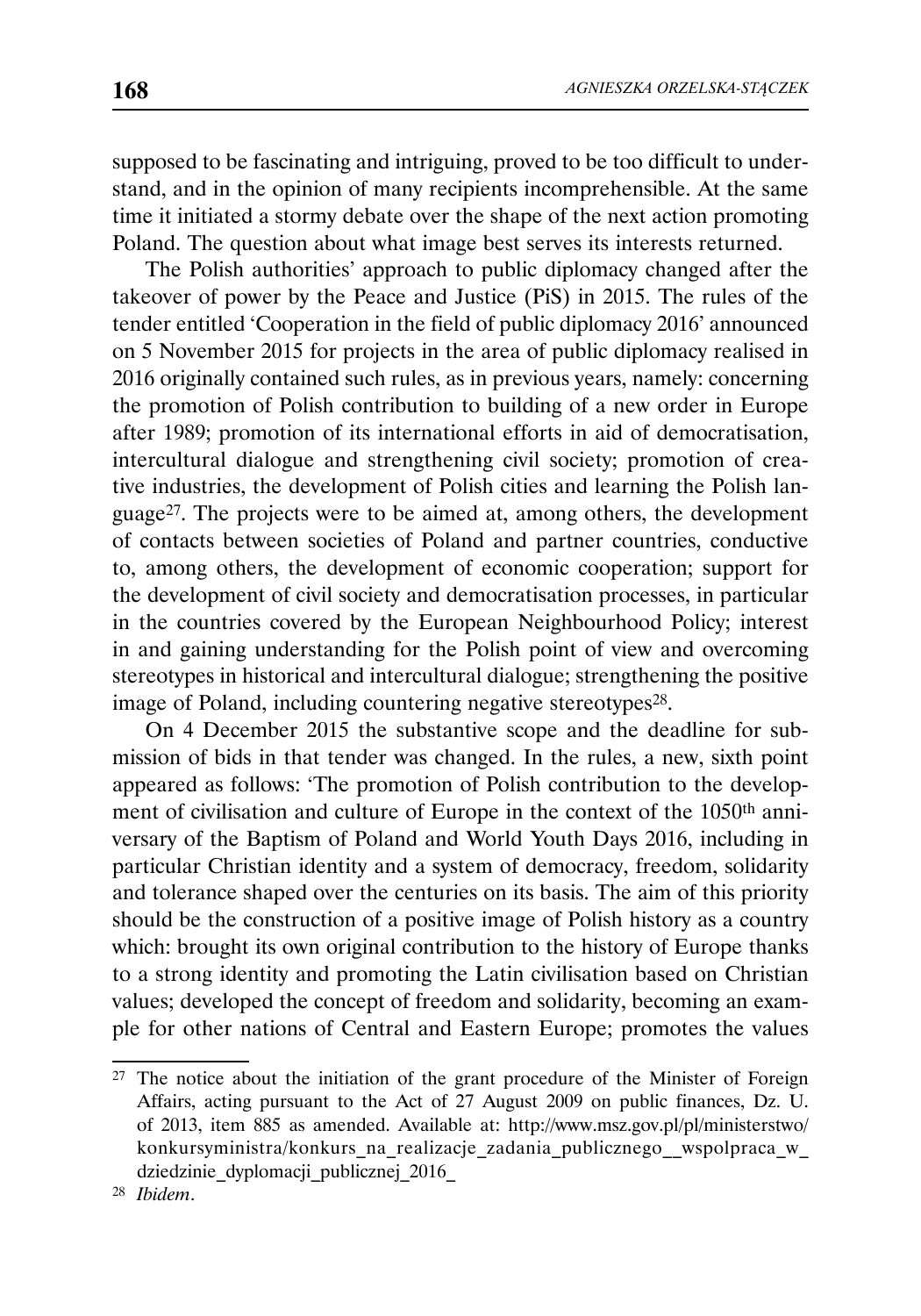underlying its identity in relations with other countries and in international politics'29.

As a result of the competition of the Ministry of Foreign Affairs pertaining to public diplomacy, which was adjudicated on 26 February 2016, 36 projects received grants totalling 3.99 million PLN. Sums exceeding 150 thousand PLN were granted to projects of, among others, the ArtAnimacje Association, India Games Poland, the Romincka Forest Foundation, the Polish Scouting Association, the Polish Association of International Studies, etc. The largest sum – 200 thousand PLN – was awarded to the Catholic foundation 'Lux Veritatis' for the project 'To make the memory about them last' (commemorating Poles who rescued Jews during the war), and among the winners there were also the Pontifical University of John Paul II (74.4 thousand PLN) and the Roman Catholic Parish of Our Lady Benefactor of Christians in Warsaw (79.9 thousand PLN). This has sparked strong criticism of some media. There have been allegations of informal links between the ruling party and the Catholic institutions. This is part of the heated debate on the role of the Catholic Church in the Polish political life ongoing for many years, which also affects the Polish relations with the Holy See.

#### **SUMMARY**

Diplomacy of the Holy See has a long and rich tradition, uses the centuries-old attainment of the Pontifical Ecclesiastical Academy. It clearly defines its goals in international politics, placing an emphasis on the moral and religious dimension. On the other hand, Polish diplomacy is developing, but it is burdened with difficult historical experiences – especially the years of partitions and heritage of the Polish People's Republic. In Poland there is still no scientific institution specialising in the training of diplomats. It affects the problems encountered, e.g. when trying to improve Polish public diplomacy.

Defining the importance of religion in Polish foreign policy is of great importance for the determination of the prospects of diplomatic cooperation of Poland with the Holy See. On the one hand, in many countries, religion has been almost completely eliminated from the diplomatic sphere, but on the other hand, for some countries it has become an important part of their

<sup>29</sup> Available at: http://www.msz.gov.pl/pl/ministerstwo/konkursyministra/zmiana\_zakresu\_ merytorycznego\_oraz\_terminu\_skladania\_ofert\_w\_konkursie\_\_wspolpraca\_w\_ dziedzinie\_dyplomacji\_publicznej\_2016\_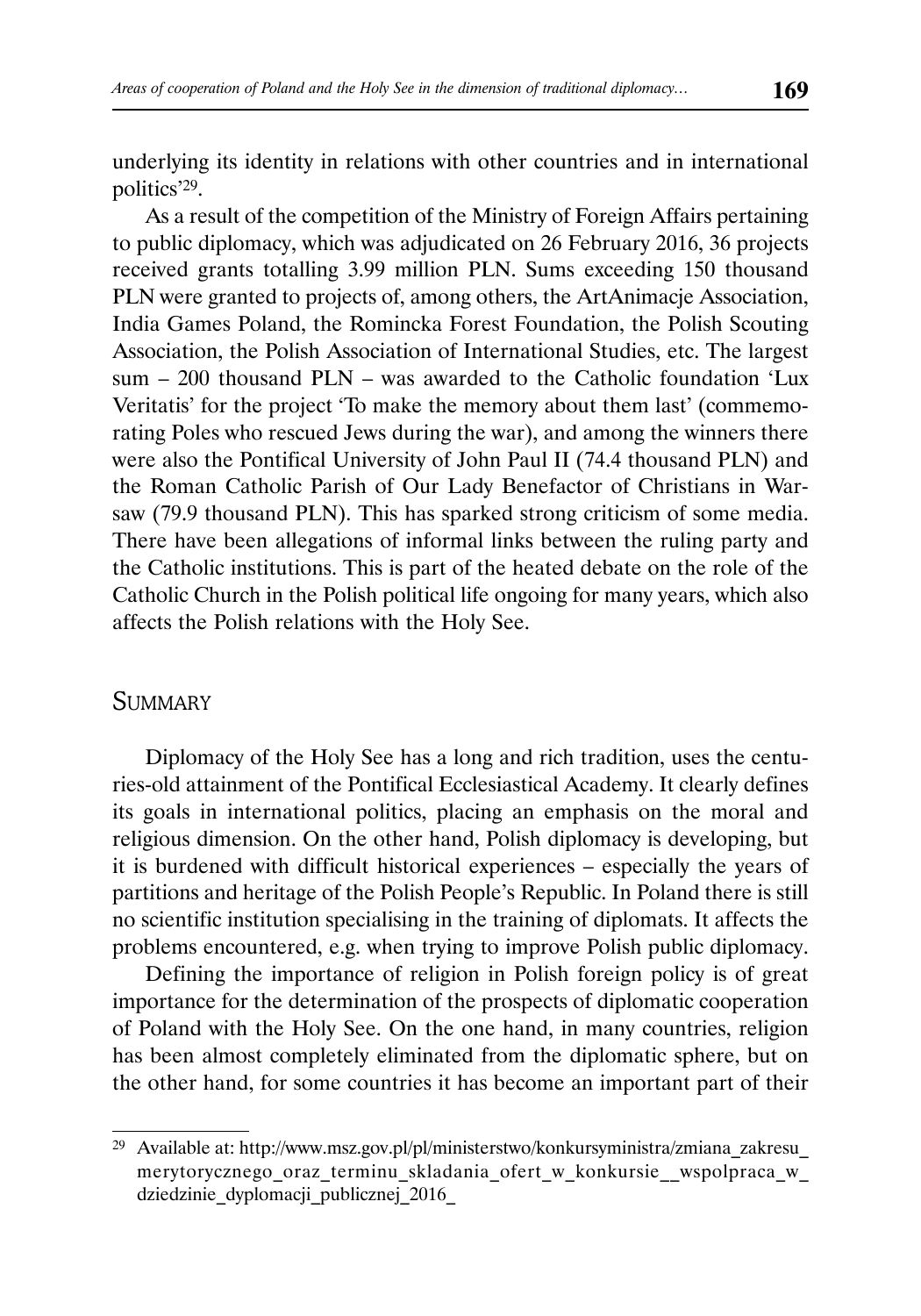international activity, e.g. the Russian president is perceived in some circles even as a defender of Christians. In Poland, after each successive parliamentary elections we can expect a change in the approach to the religious sphere. An exemplification of such a change is an attempt to establish cooperation between the Ministry of Foreign Affairs and Catholic institutions within Polish public diplomacy, initiated at the turn of the years 2015 and 2016.

World Youth Days are a unique opportunity for the development of cooperation between Poland and the Holy See in the dimension of traditional and public diplomacy. The influence of the Holy See on international politics is difficult to measure – it does not have military or economic power, but is based on instruments classified as soft power. Regardless of its specific character it remains a major participant of international politics. Poland can have excellent relations with the Holy See, at the same time strengthen its position in the EU, despite the fact that the teaching of the Catholic Church in many areas is contrary to the views of influential part of European elites.

#### **REFERENCES**

- Adamczewski, W. ed. 2000. *Z papiestwem przez dzieje: w osiemdziesięciolecie wskrzeszenia Nuncjatury Apostolskiej w Polsce*. [*With the papacy through history: the eightieth anniversary of the resurrection of the Apostolic Nunciature in Poland*.] Warszawa: Wydawnictwo Sejmowe.
- Chynczewska-Hennel, T., Wiszowata-Walczak, K. ed. 2012. *Nuncjatura apostolska w Rzeczypospolitej.* [*The Apostolic Nunciature in the Republic of Poland*.] Białystok.
- Gizicki, W. 2009. *Ład międzynarodowy w dokumentach Stolicy Apostolskiej. [International order in the documents of the Holy See*.] Toruń: Wyd. A. Marszałek.
- Grajewski, A. 2014. Długa droga do normalizacji. [The long road to normalisation.] In: *25-lecie wznowienia stosunków dyplomatycznych między Stolicą Apostolską a Polską.* [*The 25th anniversary of the resumption of diplomatic relations between the Holy See and Poland*.] Warszawa.
- Kulska, J. 2006. *Stolica Apostolska w międzynarodowych stosunkach kulturalnych od Jana XXIII do Jana Pawła II*. [*The Holy See in international cultural relations from John XXIII to John Paul II.*] Opole: Wydawnictwo Uniwersytetu Opolskiego.
- Minister of Foreign Affairs G. Schetyna. 2014. *Informacja Rady Ministrów o zadaniach polskiej polityki zagranicznej w latach 2014–2015*. [*Address by*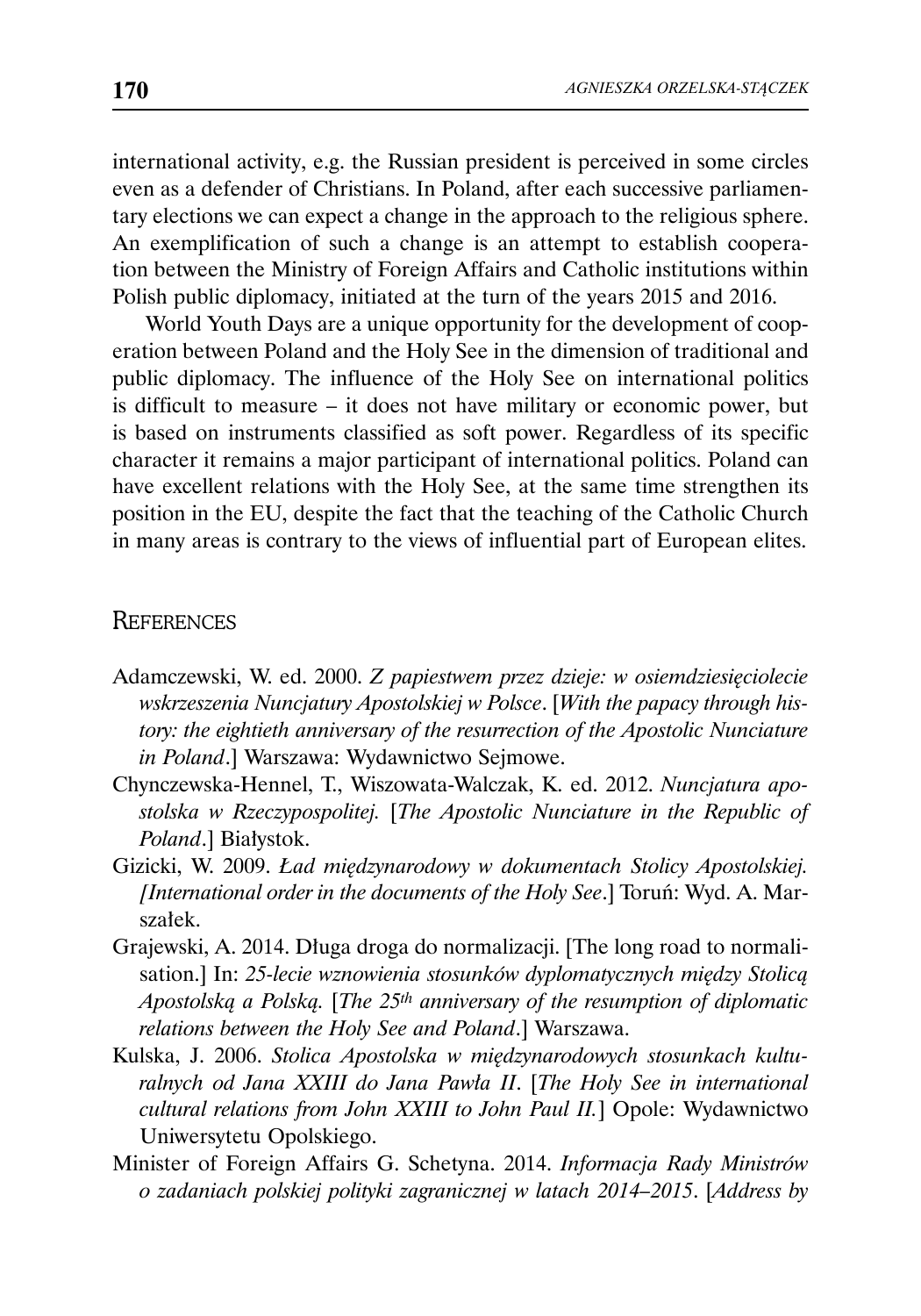*the Council of Ministers on the tasks of Polish foreign policy in 2014-2015*.] Warszawa, 6 November 2014. Available at: https://www.msz.gov.pl/pl/ aktualnosci/wiadomosci/minister\_grzegorz\_schetyna\_o\_priorytetach\_polskiej dyplomacji

- Minister of Foreign Affairs G. Schetyna. 2015. *Informacja Ministra Spraw Zagranicznych o zadaniach polskiej polityki zagranicznej w 2015 r*. [*Address by the Minister of Foreign Affairs on the goals of Polish foreign policy in 2015.*] Warszawa, 23 April 2015. Available at: http://www.msz.gov.pl/pl/polityka zagraniczna/priorytety polityki zagr 2012 2016/expose2/expose 2015/ expose\_2015
- Minister of Foreign Affairs R. Sikorski. 2013. *Informacja ministra spraw zagranicznych o założeniach polskiej polityki zagranicznej w 2013 r*. [*Address by the Minister of Foreign Affairs on the goals of Polish foreign policy in 2013*.] Warszawa, 20 March 2013. Available at: http://www.sejm.gov.pl/sejm7.nsf/ wypowiedz.xsp?posiedzenie=36&dzien=1&wyp=00
- Minister of Foreign Affairs R. Sikorski. 2014. *Informacja ministra spraw zagranicznych o zadaniach polskiej polityki zagranicznej w 2014 roku*. [*Address by the Minister of Foreign Affairs on the tasks of Polish foreign policy in 2014*.] Warszawa, 8 May 2014. Available at: http://www.msz.gov.pl/pl/aktualnosci/ wiadomosci/informacja\_ministra\_spraw\_zagranicznych\_o\_zadaniach\_polskiej polityki zagranicznej w 2014 roku
- Minister of Foreign Affairs W. Waszczykowski. 2016. *Informacja Ministra Spraw Zagranicznych o zadaniach polskiej polityki zagranicznej w 2016 r*. [*Information of the Minister of Foreign Affairs on the Polish Government's foreign policy in 2016*.] Warszawa, 29 January 2016. Available at: http://www.msz. gov.pl/pl/ministerstwo/minister/wystapienia/informacja\_ministra\_spraw\_ zagranicznych o zadaniach polskiej polityki zagranicznej w 2016 roku
- Ministry of Foreign Affairs. 2012. *Dyplomacja publiczna 2012*. [*Public diplomacy 2012*.] Warszawa.
- Ministry of Foreign Affairs. 2012. *Priorytety polskiej polityki zagranicznej w latach 2012–2016*. [*The priorities of Polish foreign policy in the years 2012 – 2016*.] Warszawa. Available at: http://www.msz.gov.pl/resource/ aa1c4aec-a52f-45a7-96e5-06658e73bb4e:JCR
- Ministry of Foreign Affairs. 2013. *Badanie opinii. Określenie wizerunku, który Polska powinna promować za granicą. Raport Końcowy.* [*Opinion survey. Determination of the image which Poland should promote abroad. Final report*.] – a project executed at the request of the Ministry of Foreign Affairs by Konsorcjum Laboratorium Badań Społecznych sp. z o.o. and Mands Badania Rynku i opinii. Warszawa, November 2013.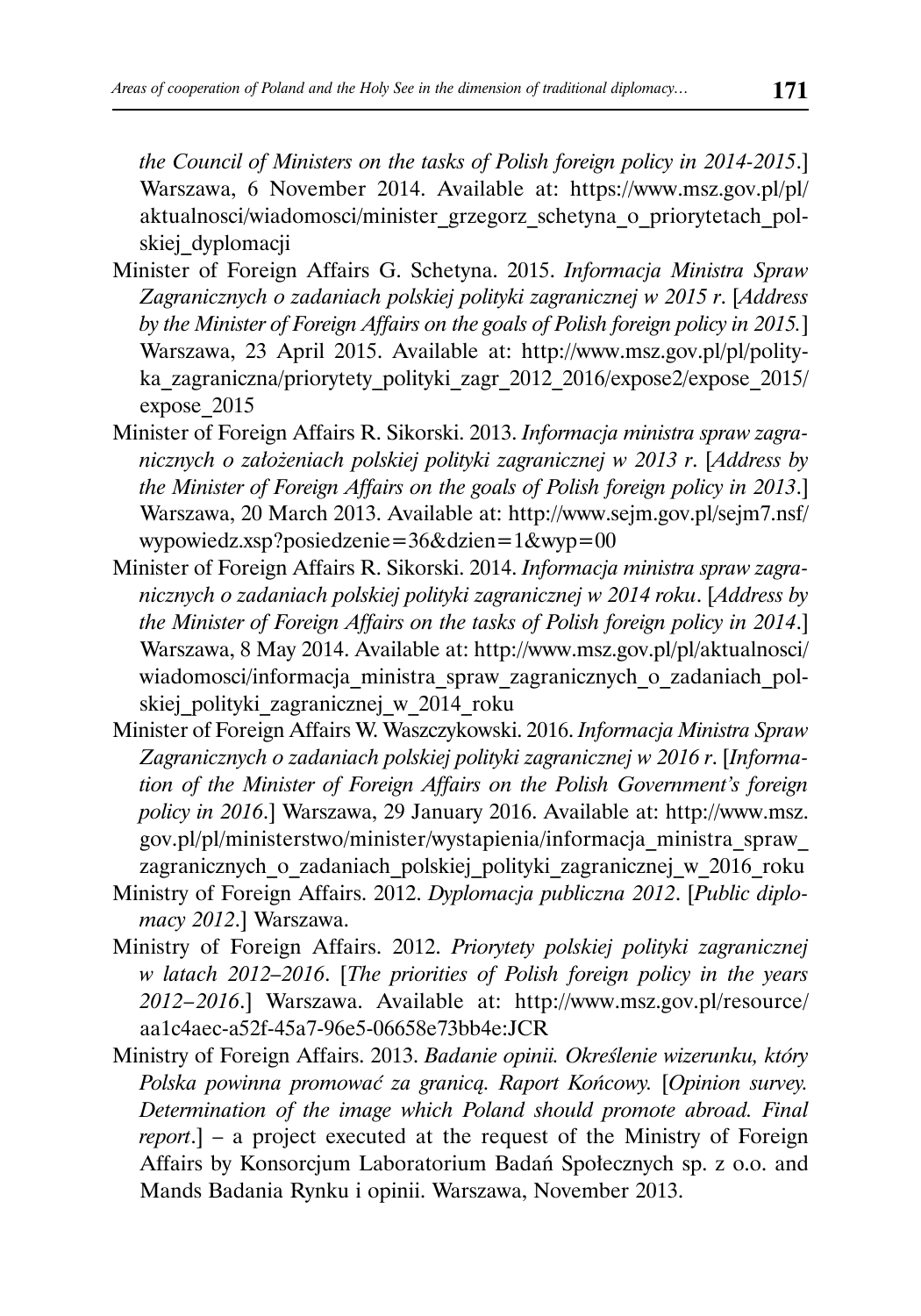- Ociepka, B. 2008. Dyplomacja publiczna jako forma komunikowania. [Public diplomacy as a form of communication.] In: Ociepka, B. ed. *Dyplomacja publiczna*. [*Public diplomacy*.] Wrocław.
- Ociepka, B. 2012. Nowa dyplomacja publiczna perspektywa teorii stosunków międzynarodowych i komunikowania politycznego. [New public diplomacy – the perspective of the theory of international relations and political communication.] *Przegląd Strategiczny*, vol. 1.
- Olejarz, T. 2010. *Polityka wschodnia Stolicy Apostolskiej: idee, kierunki ewolucji, instrumenty realizacji*. [*Eastern policy of the Holy See: ideas, directions of evolution, implementation instruments*.] Lublin: Instytut Europy Środkowo-Wschodniej.
- Public Opinion Research Centre Report. 2012. *Zmiany w zakresie wiary i religijności Polaków po śmierci Jana Pawła II*. [*Changes in the faith and religiosity of Poles after the death of John Paul II*.] April 2012. Available at: http:// cbos.pl/SPISKOM.POL/2012/K\_049\_12.PDF
- *Rocznik Statystyczny Rzeczypospolitej Polskiej 2015*. [*The Statistical Yearbook of the Republic of Poland 2015*.] Warszawa 2015.
- Stolarek, A. 2011. Polityka zagraniczna a rytuał religijny. [Foreign policy of a religious ritual.] In: Jarosz, A., Olszewski, K. ed. *Polityka zagraniczna III RP*. [*Foreign policy of the Third Republic of Poland*.] vol. 1. Toruń: Wyd. Naukowe Uniwersytetu M. Kopernika.
- Strzałka, K. 2007. Stosunki Polski ze Stolicą Apostolską. [Polish relations with the Holy See] *Rocznik Polskiej Polityki Zagranicznej* 2007.
- Tokarz, G. Stosunki dyplomatyczne między Stolicą Apostolską a Polska Rzeczpospolitą Ludową i Rzeczpospolitą Polską podczas pontyfikatu Jana Pawła II. [Diplomatic relations between the Holy See and the Polish People's Republic and the Republic of Poland during the pontificate of John Paul II.] In: Wolański, M. S. ed. *Polityka Polski wobec organizacji i państw europejskich 1990–2002.* [*Polish policy towards organisations and European countries 1990–2002*.] Instytut Studiów Międzynarodowych Uniwersytetu Wrocławskiego.
- Ziętek, A. 2010. Dyplomacja publiczna Polski. [Public diplomacy of Poland.] *Annales Universitatis Mariae Curie-Skłodowska*, vol. 17, no. 1.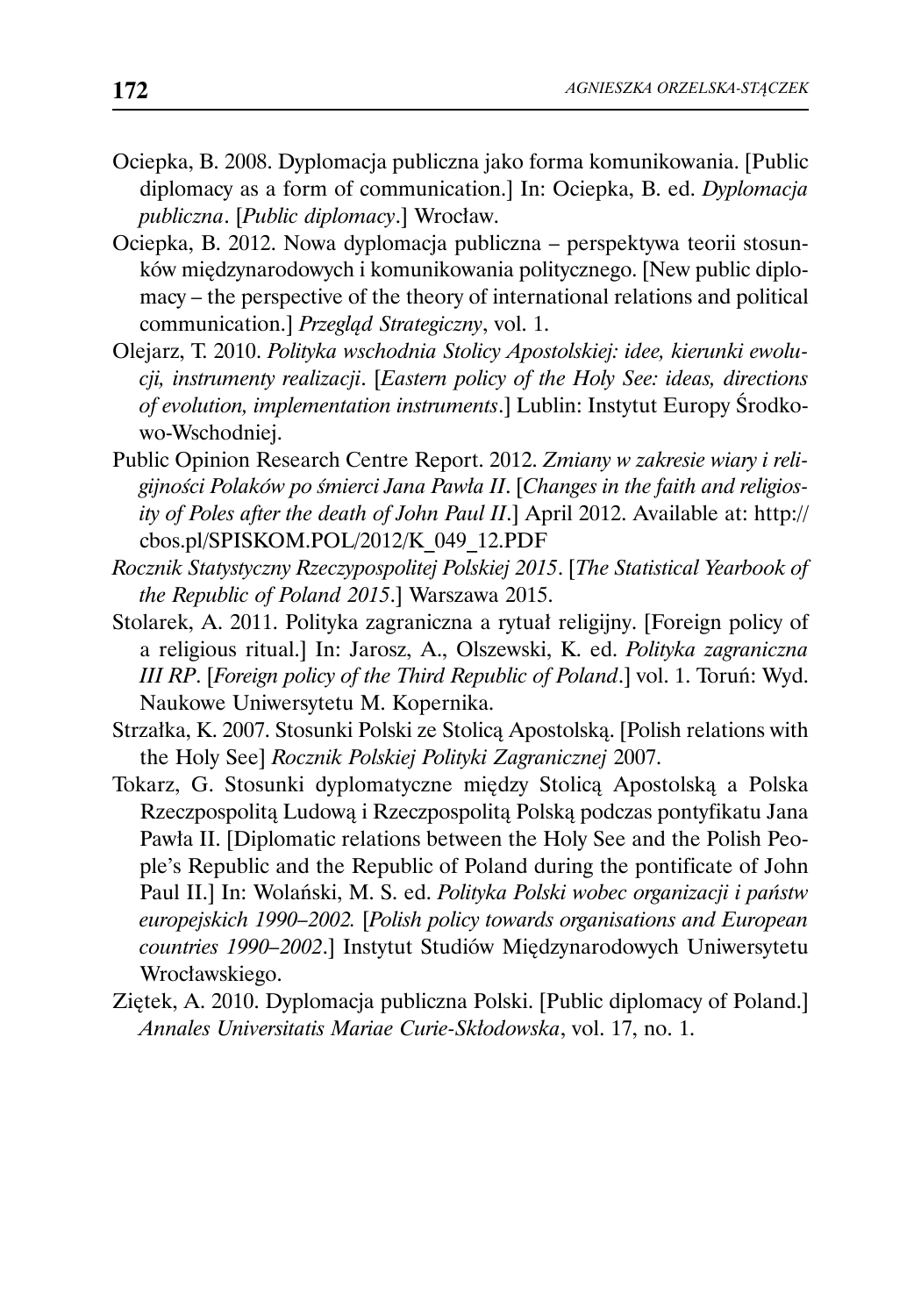### AREAS OF COOPERATION OF POLAND AND THE HOLY SEE IN THE DIMENSION OF TRADITIONAL DIPLOMACY AND PUBLIC DIPLOMACY

#### Summary

In the realm of traditional diplomacy, cooperation of Poland and the Holy See is limited to a narrow range of issues relating to the defence of religious freedom and the promotion of values in international politics (e.g. the protection of the rights of Christians in the world). In the case of many issues they are divided by discrepancies, e.g. in the sphere of ecology and how to help the refugees. A huge untapped potential for cooperation between Poland and the Holy See is in the field of public diplomacy. Religiosity of Poles is a factor distinguishing Poland among other countries and affecting its international position. In relations with the Holy See it is an asset, but from the point of view of states promoting other religions or value systems it may be perceived negatively. In public diplomacy conducted by the Ministry of Foreign Affairs the religious aspect was absent until the end of 2015, but after the takeover of power by the PiS the role of Christian identity in the sphere of building the image of the country was stressed. In this context, World Youth Days in 2016 in Kraków will be a particular opportunity to promote the country. Defining the importance of religion in Polish foreign policy is of great importance for the determination of the prospects of diplomatic cooperation of Poland with the Holy See. On the one hand, in many countries, religion has been almost completely eliminated from the diplomatic sphere, but on the other hand, for some countries it has become an important part of their international activity (e.g. the Russian president is perceived in some circles even as a defender of Christians). In Poland, after each successive parliamentary elections we can expect a change in the approach to the religious sphere. An attempt to establish cooperation of the Ministry of Foreign Affairs with Catholic institutions within Polish public diplomacy, initiated at the turn of the years 2015 and 2016, causes some controversy. This is part of the heated debate on the role of the Catholic Church in the Polish political life ongoing for many years, which also affects the Polish relations with the Holy See.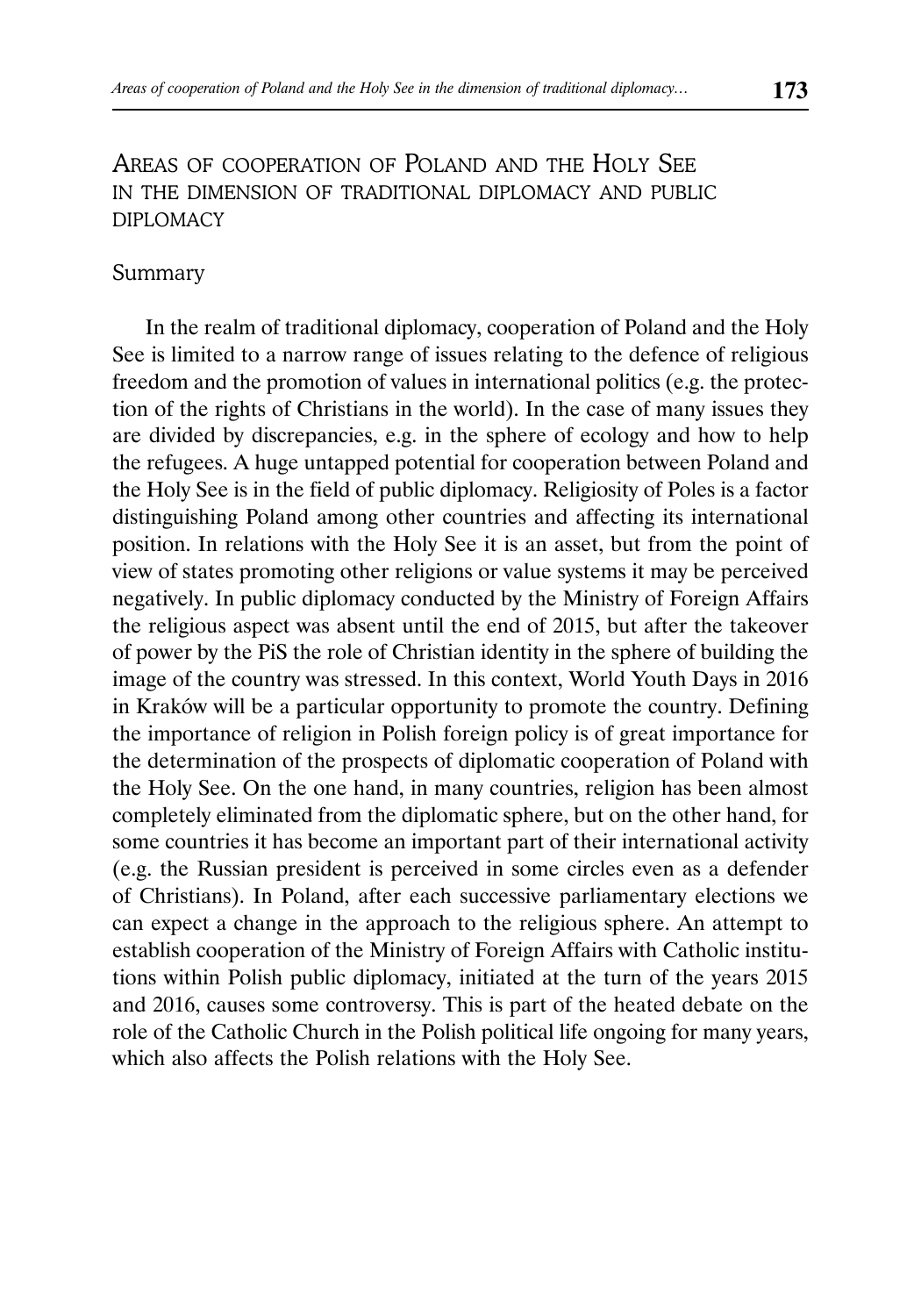### OBSZARY WSPÓŁPRACY POLSKI I STOLICY APOSTOLSKIEJ W WYMIARZE DYPLOMACJI TRADYCYJNEJ I DYPLOMACJI PUBLICZNEJ

#### Streszczenie

W sferze tradycyjnej dyplomacji współpraca Polski i Stolicy Apostolskiej jest ograniczona do wąskiego zakresu spraw dotyczących obrony wolności religijnej i promocji wartości w polityce międzynarodowej (np. ochrona praw chrześcijan na świecie). W wielu kwestiach dzielą je rozbieżności, np. w sferze ekologii i sposobu pomocy uchodźcom. Duży niewykorzystany potencjał współpracy między Polską a Stolicą Apostolską tkwi w sferze dyplomacji publicznej. Religijność Polaków jest czynnikiem wyróżniającym Polskę wśród innych państw i wpływa na jej pozycję międzynarodową. W relacjach ze Stolicą Apostolską jest to atut, ale z punktu widzenia państw promujących inne religie lub systemy wartości może być postrzegane negatywnie. W dyplomacji publicznej prowadzonej przez MSZ aspekt religijny był do końca 2015 r. nieobecny, ale po przejęciu władzy przez PiS podkreślono rolę chrześcijańskiej tożsamości w sferze budowania wizerunku kraju. W tym kontekście szczególną okazją do promocji kraju będą Światowe Dni Młodzieży w 2016 r. w Krakowie. Dla określenia perspektyw współpracy dyplomatycznej Polski ze Stolicą Apostolską duże znaczenie ma zdefiniowanie znaczenia religii w polskiej polityce zagranicznej. Z jednej strony w wielu krajach religia została wręcz całkowicie wyeliminowania ze sfery dyplomatycznej, ale z drugiej dla niektórych państw stała się ważnym elementem ich aktywności międzynarodowej (np. prezydent Rosji stał się postrzegany w niektórych kręgach wręcz jako obrońca chrześcijan). W Polsce po każdych kolejnych wyborach parlamentarnych można oczekiwać poważnych zmian w podejściu do sfery religijnej. Próba nawiązania współpracy MSZ z instytucjami katolickimi w ramach polskiej dyplomacji publicznej, zapoczątkowana na przełomie lat 2015 i 2016, wywołuje pewne kontrowersje. Wpisuje się to w burzliwą debatę na temat roli Kościoła katolickiego w polskim życiu politycznym, toczącą się od wielu lat, co wpływa również na relacje Polski ze Stolicą Apostolską.